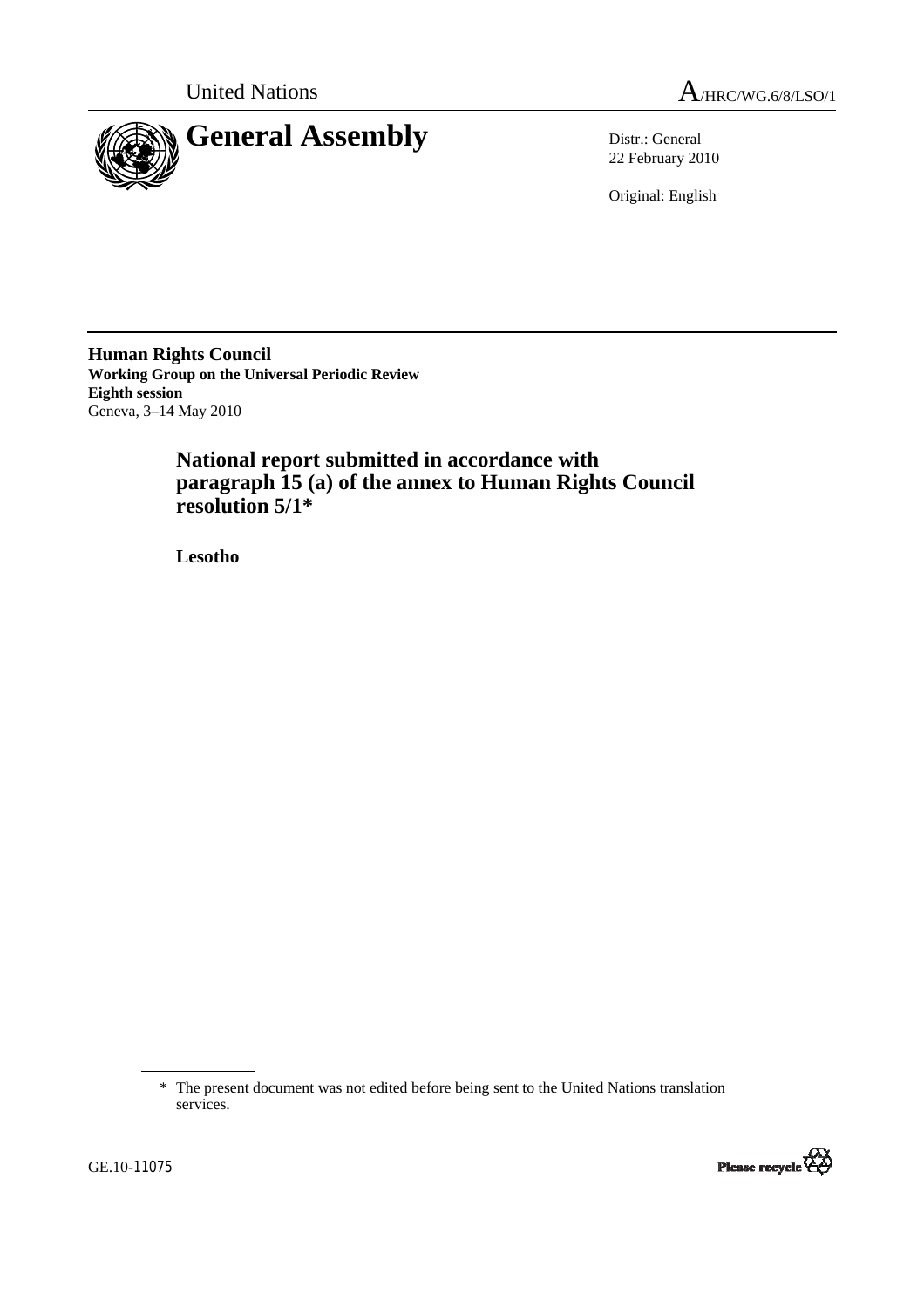## **I. Methodology and consultation process**

1. The methodology used in compiling this Report is a combination of desk research and stakeholder consultations through a series of workshops. The Human Rights Unit of the Ministry of Justice and Human Rights first developed a framework for the compilation of the Report. That was followed by consultative workshop held with all Government Ministries. A National workshop involving all stakeholders was then held to complement and validate the draft Report.

## **II. Background: Normative and institutional framework**

## **A. Background**

### **(a) Geography**

2. Lesotho is located in Southern Africa. It is landlocked and entirely surrounded by the Republic of South Africa. It covers an area of about 30555 square kilometres and has a population of about 1.88 million.<sup>1</sup>

### **(b) Political system**

3. Lesotho is a constitutional monarchy. It gained independence from Britain on the  $4<sup>th</sup>$ October, 1966. The King is the Head of State. There are three arms of Government, namely, the Executive, the Legislature and the Judiciary, to ensure checks and balances. The Head of Government is the Prime Minister.

4. Over the years, Lesotho's democracy has been evolving and at times proved to be fragile. Fragility manifested itself in the form of challenges posed after some elections. On occasion this led to the suspension of constitutional rule, temporary dictatorships and resulted in abuse of human rights. Lesotho held its democratic elections in 1965, 1970, 1993 and 1998 under the Westminster model based on multi-party democracy. Lesotho had been using the **First - Past – the - Post** electoral model. This model, though accepted and used in many democratic countries, was considered by some as not translating the national vote into a satisfactorily proportionate share of seats in the National Assembly. Experience in the 1990's revealed that the electoral model was not affording comfort to all parties. After the 1998 general elections, protests by an alliance of parties that had lost ensued. Following thorough stakeholders consultations Lesotho adopted an electoral system that combines the *First Past the Post* and *Proportional Representation* electoral models. This ensured a more inclusive National Assembly. As a result, Lesotho used that Mixed Member Proportional System in the 2002 and 2007 general elections.

#### **(c) Legal system**

5. Lesotho has a dual legal system: Roman Dutch Law (Common Law) and Basotho customs (Customary law). These two systems of law have equal validity with the proviso that in cases of inconsistency, statutory law prevails. However, the two systems cannot be applied simultaneously in a given situation.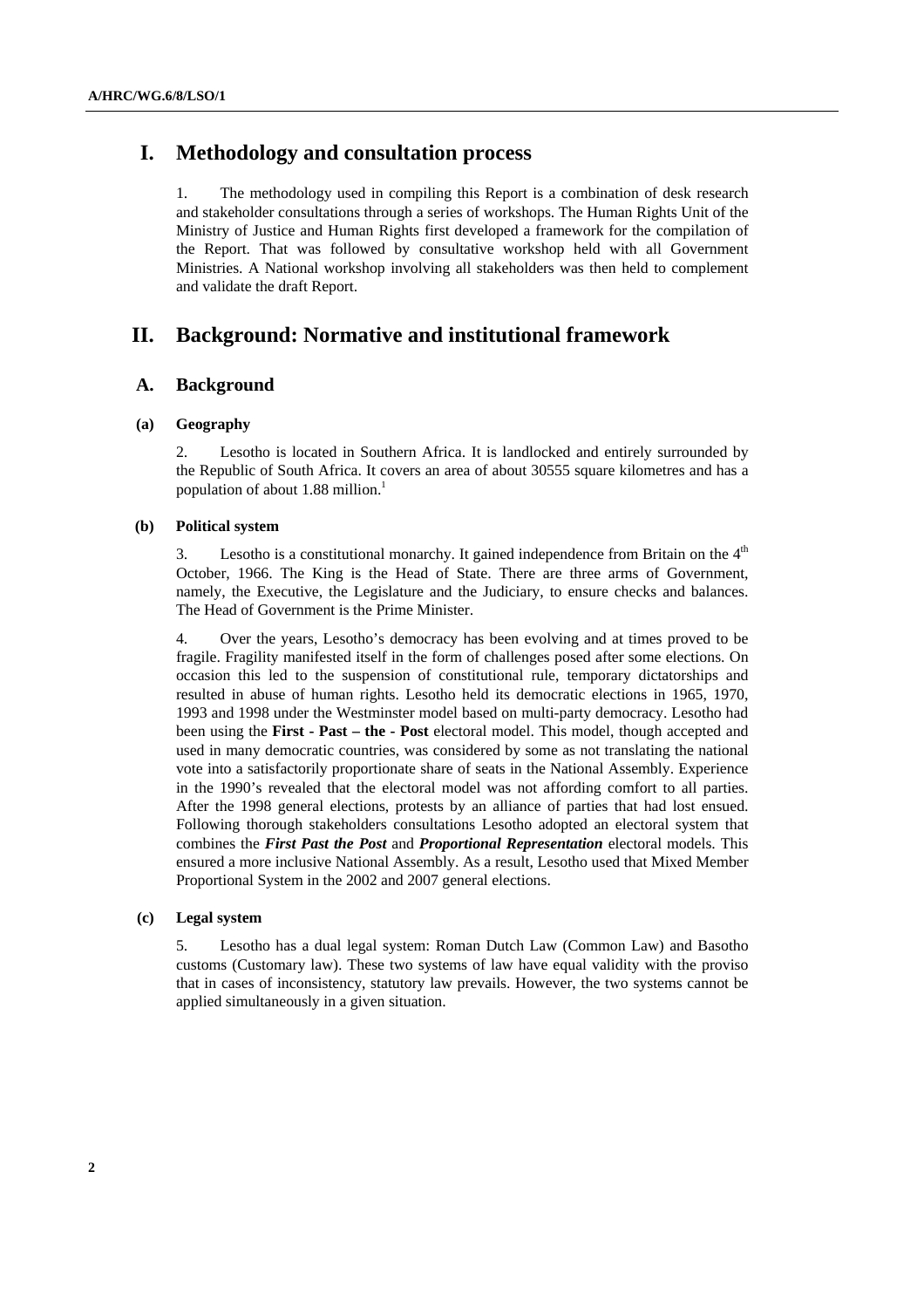## **B. Legislative framework**

## **1. National**

### **(a) Constitution**

6. The Constitution of Lesotho 1993 establishes a constitutional monarchy and places the Constitution as the supreme law of the land. Fundamental human rights and freedoms are enshrined in Chapter II which contains civil and political rights. They include the right to life, the right to personal liberty, right to respect for private and family life, freedom of conscience, right to equality before the law and equal protection of the law, right to fair trial, freedom of movement and residence, freedom from inhuman treatment, freedom from slavery and forced labour, freedom from arbitrary search and entry, freedom from discrimination and freedom of expression.

7. Civil and Political Rights as expressed in Lesotho's Constitution provide for limitation of rights. This in implies that human rights are not absolute, as they can be restricted for purposes of public health, public morality and public security. For the aforementioned conditions, limitations and restrictions on some of the above rights are feasible. The restriction or limitation of rights, such as the declaration of the state of emergency must be done legally, by a legitimate and legal authority identified by law. Most importantly, any restriction or limitation of a right must be constantly monitored and reviewed by the relevant legal authorities, until causes of restrictions ceases and there is return to normality.

8. Principles of State Policy<sup>2</sup> are not enforceable by courts of law, but are to be implemented on an incremental basis, through policy, guidelines and social programmes that are subject to Lesotho's economic capacity and development. These principles of State policy entail rights of a socio-economic nature. These include equality and justice, protection of health, provision for education, opportunity to work, just and favourable conditions of work, protection of workers' rights and interests, protection of children and young persons, rehabilitation, training and social rehabilitation of disabled persons, economic opportunities, participation in cultural activities and protection of the environment, among others.

#### **(b) Legislation**

9. In addition to the Constitution, there are a number of laws that have been enacted which deal with the protection of human rights:

- Sexual Offences Act 2003 covers areas not addressed under the common law offence of rape. It takes into account the rights of the victims of this offence, the rights of the disabled persons, men, women and children
- Speedy Courts Trial Act 2002 ensures protection of the rights of offenders to a fair and speedy trial within a reasonable time
- Legal Capacity of Married Persons Act 2006 removes the minority status of married women and marital power of the husband over the person and the property of the wife with regard to administration of the joint estate
- Legal Aid Act 1978 provides for legal representation in courts to indigent people
- Deserted Wives and Children's Proclamation 1959 provides for the right of disserted wives and children to recover maintenance from their husbands and fathers
- Criminal Procedure and Evidence Act 1981 provides for the procedure in criminal proceedings and the rights accorded to the parties in the criminal justice system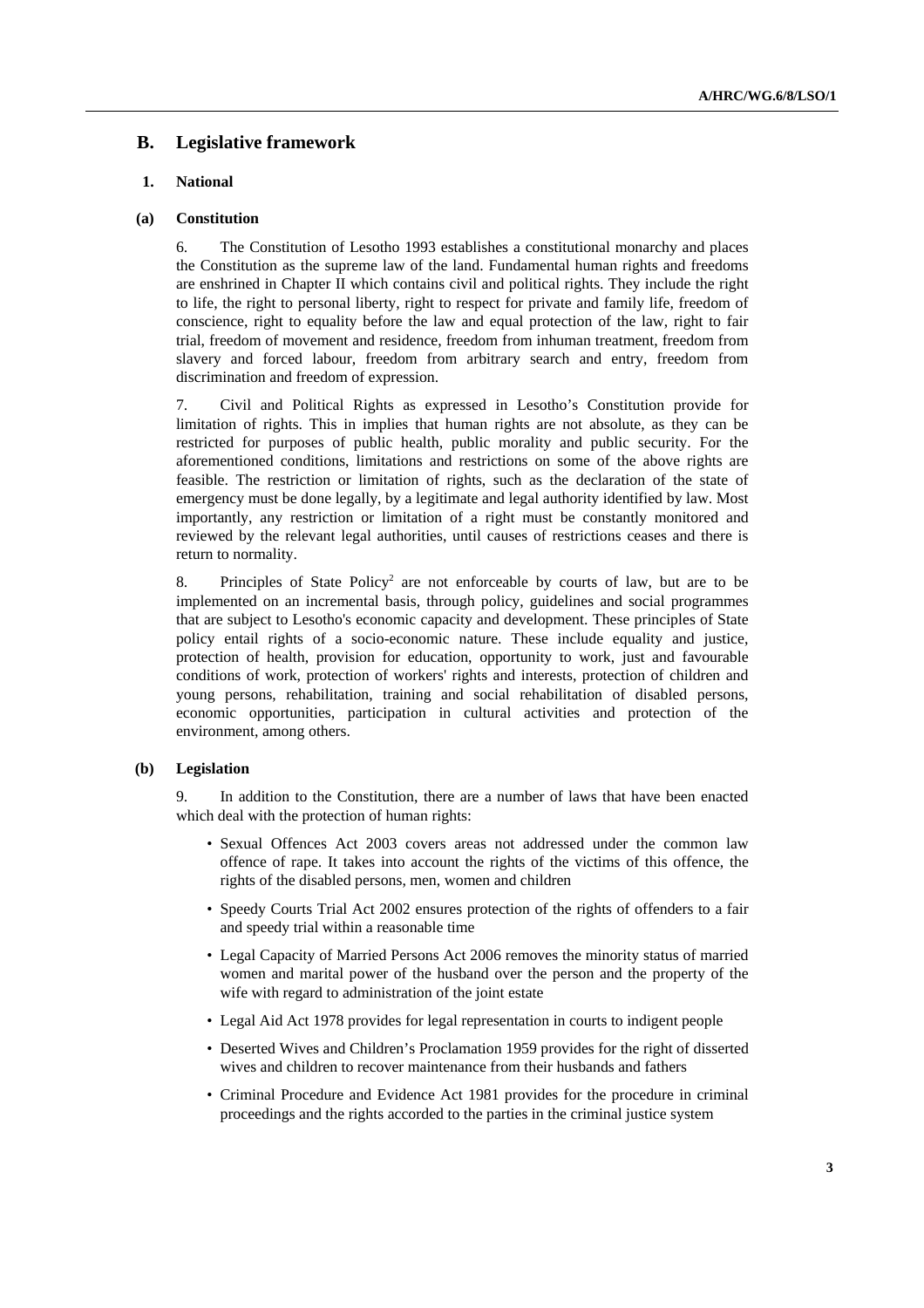- Children's Protection Act 1980 protects the rights of children in conflict with the law
- Labour Code Order 1992 protects the rights of workers
- Citizenship Act provides for the right to nationality
- Race Relations (Amendment) Act 2005 provides protection against practices of racial hatred
- Environment Act 2008 protects the right to a clean and healthy environment

#### **2. International and regional**

10. Lesotho has ratified almost all major international and regional human rights treaties, which include:

- International Covenant on Civil and Political Rights (ICCPR)<sup>3</sup>
- International Covenant on Economic, Social and Cultural Rights (ICESCR)<sup>4</sup>
- Convention on the Elimination of All Forms of Discrimination Against Women  $(CEDAW)^5$  with reservation to Art. 2
- Convention on the Elimination of All Forms of Racial Discrimination (ICERD)<sup>6</sup>
- Convention on the Rights of the Child  $(CRC)^7$
- International Convention on the Protection of the Rights of all Migrant Workers and Members of Their Families<sup>8</sup>
- Convention on the Rights of Persons with Disabilities (CRPD)<sup>9</sup>
- Convention Against Torture and other Cruel, Inhumane or Degrading Treatment or Punishment (CAT)<sup>10</sup>
- ILO Convention on Eradication of Child Labour<sup>11</sup>
- ILO Convention 111 Concerning Discrimination in Employment and Occupation<sup>12</sup>
- African Charter on Human and People's Rights<sup>13</sup>
- African Charter on the Rights and Welfare of the Child<sup>14</sup> and
- Protocol to the African Charter on Human and People's Rights on the Rights of Women in Africa<sup>15</sup>

11. Lesotho has reported on the following Conventions: ICCPR in 1999, ICERD in 2000 and CRC in 2001. Due to very limited capacity it has been lagging behind in reporting on other Conventions. There is presently a draft report on CEDAW, ICESCR and the periodic report on ICCPR.

12. During the examination of ICCPR, the Committee on Human Rights commented, amongst others, on the unsatisfactory conditions of prisons. Since then there have been major improvement of conditions in prisons. This effort is continuing.

13. As a way of implementing the concluding remarks of the Committee on ICERD, Lesotho amended the Race Relations Order 1971. The concern raised by the Committee was the absence of a comprehensive legislative framework prohibiting acts of racial discrimination and lack of effective remedies. The Amendment makes provision for teaching of tolerance and peaceful co-existence to inculcate a culture of tolerance between people of diverse origins.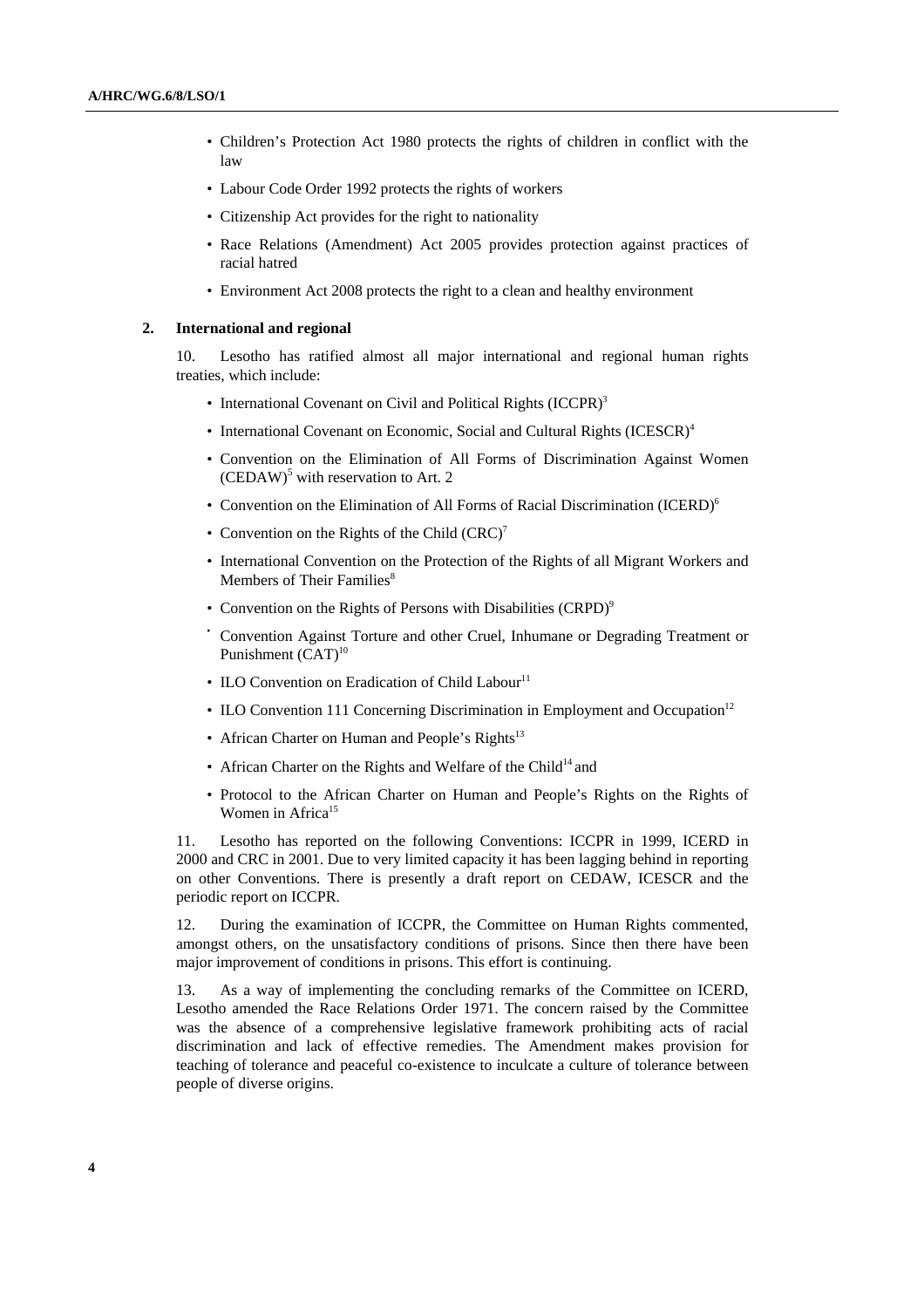14. The Committee on CRC recommended that the Children's Protection Act 1980 be amended in order to incorporate fully the principles of CRC. The Children's Protection and Welfare Bill is underway for Parliamentary consideration.

15. In Lesotho, international conventions are not self executing. They have to be domesticated into national laws or administrative regulations in order to be enforced. The exception is International Labour Organization agreements. Again limited capacity has been the sole cause of delays in domesticating some of the conventions.

## **C. Institutional human rights framework**

### **(a) Courts**

16. Fundamental freedoms and inherent human rights are guaranteed under an independent Judiciary that comprises of Court of Appeal; High Court; Subordinate Courts and specialized tribunals exercising a judicial function as enshrined in the Constitution<sup>16</sup>.

17. The courts in the performance of their functions are free from interference and subject only to the Constitution and any other  $law<sup>17</sup>$ . The Government as the Executive branch accords assistance that enables them to protect their independence, integrity, dignity and effectiveness. It is the duty of the Executive and the Legislature arms of Government to respect and observe the independence of the Judiciary. The courts decide matters before them impartially, on the basis of facts in accordance with the law without undue influence, threats, pressures or restrictions. Judicial proceedings are conducted fairly respecting the rights of all parties. The High Court sits as the Constitutional Court to hear human rights matters. Lesotho has drafted Judiciary Administration Bill that is ready for tabling before Parliament. The Bill incorporates basic principles that entrenches the independence of the Judiciary and establishes administration and conditions of service of the Judiciary.

#### **(b) Parliament**

18. The Parliament of Lesotho is bicameral and consists of the Senate as the upper house and of the National Assembly as the lower house. The Senate consists of 22 Principal Chiefs and 11 other members nominated by the King with the advice of the Council of State. The National Assembly consists of 120 seats.

19. The right to participate in the affairs of the country is realized through representation of parliamentarians and this is through the mandate given to them during general or byelections. Parliamentary Portfolio Committees are linked to various Ministries to oversee the activities of the public service and to ensure their accountability to the public.

20. In order to enable Parliamentarians to execute their mandate more competently and efficiently, the Government, through the Ministry of Justice and other civil society organizations, are already providing human rights training programmes.

#### **(c) Independent Electoral Commission**

21. The Independent Electoral Commission (IEC) was established by the 1997 Second Amendment to the Constitution. The National Assembly Elections (Amendment) Act 2001 sets up the Commission with its responsibilities including, amongst others, the demarcation of electoral constituencies, compilation of the register of voters, organization and conduct of the National Assembly elections, Local Government elections and the *referenda*.

22. The IEC organized and held the first National Assembly elections in 1998 and held subsequent elections in 2002 and 2007 while the first Local Government elections were held in 2005.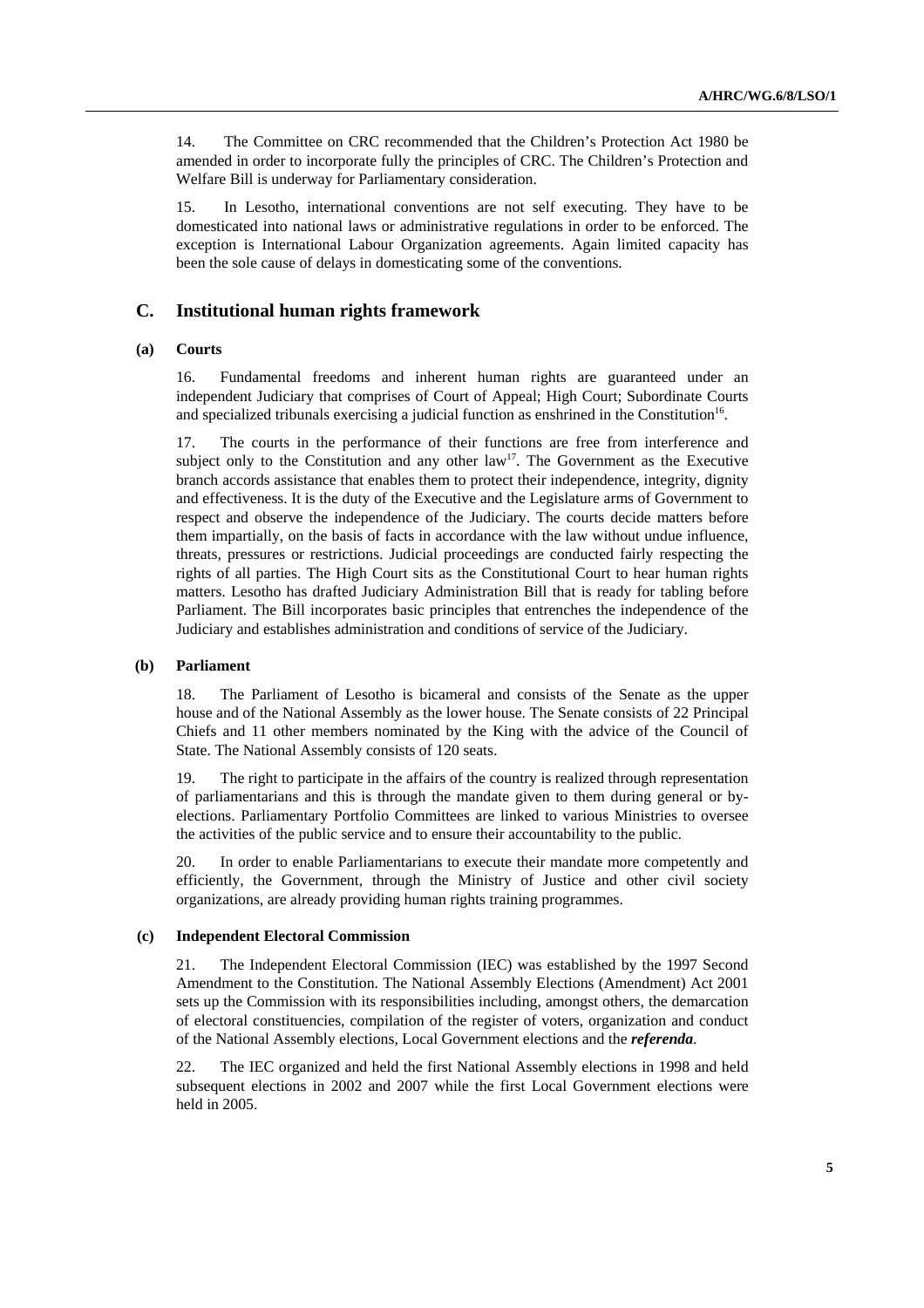23. In addition to electoral process responsibilities, IEC disseminates voter awareness information through media and promotes the right to vote in Lesotho

## **D. National Human Rights Institutions**

## **(a) Office of Ombudsman**

24. The Office of the Ombudsman was established in terms of Section 134 of the Constitution. The Ombudsman complements the work of the Judiciary. It provides authoritative albeit informal and speedy procedures that render quick access to addressing complaints and settling disputes.

25. The Ombudsman has a constitutional and legal mandate which emanates from the Ombudsman Act 1996 to investigate actions of maladministration by administrative officers and also protects the rights of individuals who believe to be victims of unjust acts perpetrated by the Government and Statutory Corporations.

26. Ombudsman has intervened on claims of compensation lodged by persons relocated to new areas as a result of major infrastructure construction; on reinstatement of employees who were unduly suspended from their duties and on the enforcement of judgments. It has also undertaken awareness raising activities through public gatherings and radio programmes on issues of human rights and maladministration.

27. The Ombudsman has, pursuant to the provisions of Section 10 (b) of the Ombudsman Act, carried out inspections of police and military cells, all Correctional Institutions and establishments as well as Government hospitals and on that basis made appropriate recommendations. However, the office only makes recommendations without enforcement powers.

#### **(b) Police Complaints Authority**

28. The Police Complaints Authority (PCA) is one of the institutions that promotes and protects human rights in Lesotho. It is established under Police Service Act 1998<sup>18</sup>. PCA has authority to investigate and report to the Police Authority or the Commissioner in respect of any complaint from a member of the public about the conduct of a member of the Police Service with regard to corruption and human rights. The Aim of the authority is to assist in effective policing and observance of human rights by the police service**.** 

29. To facilitate accessibility of services, the Authority has signed Standard Operating Procedures which assist to circumvent the problems associated with lodging of complaints against the police with the Minister or the Commissioner. These procedures allow submission of complaints to police offices in the districts who then forward the complaints to PCA for investigation. PCA liaises with the police and has conducted training workshops on human rights protection, stock theft and customer care. Their success can be gauged through field reports that reflect compliance with human rights by the police service.

#### **(c) Directorate on Corruption and Economic Offence**

30. The Directorate on Corruption and Economic Offences (DCEO) has been established by Prevention of Corruption and Economic Offences Act 1999. It is a body whose core business is to fight corruption and economic offences. The mandate of DCEO entails public education, prevention and investigations. DCEO educates the public against the consequences of corruption and thereby solicits and fosters public support in the fight against corruption. The prevention aspect entails examining practices and procedures of public bodies with a view to strengthen operational systems so as to reduce the opportunities of corruption. DCEO is responsible for investigating complaints or allegations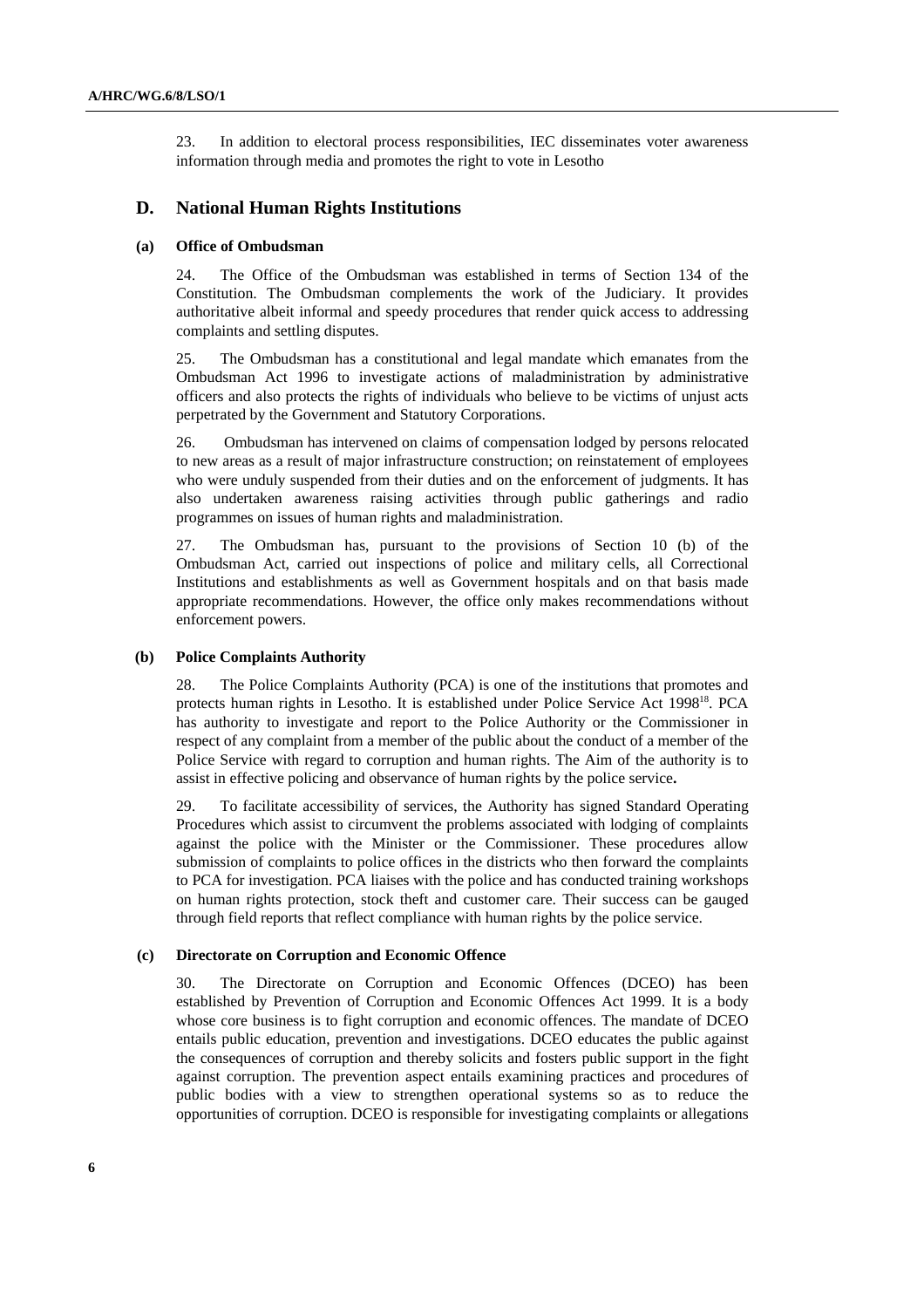of corruption and economic offences. Matters that warrant prosecution are referred to the Director of Public Prosecutions.

## **E. Other human rights measures**

## **(a) Human Rights Unit**

31. Human Rights Unit was established in 1995 within the Ministry of Justice, Human Rights and the Correctional Service. The objective of the Unit is to inculcate a culture of observance and respect for human rights. The Unit receives complaints from the public and undertakes investigations of alleged violations of human rights and makes referrals where necessary; undertakes human rights awareness raising activities and reviews legislation and policies for compatibility with developments in the international sphere. The Unit has facilitated human rights training for law enforcement agencies, members of Parliament and Inter Sectoral Committee on Human Rights. It has organized commemoration of international human rights day annually.

### **(b) Gender Department**

32. The Department of Gender under the Ministry of Gender and Youth, Sports and Recreation, is tasked to advocate, promote and nurture gender equality. The Department has achieved the following *inter alia*: an outreach center for abused women and children which provides a short term refuge for abused women and children by providing basic medical, counseling and psychiatric services; advocacy programmes so as to curb gender based violence and with the support of Millennium Challenge Account-Lesotho, advocates for reform of existing laws to remove discrimination and for the enactment of laws to end gender based violence.

### **(c) Child and Gender Protection Unit**

33. Child and Gender Protection Unit (CGPU) was established in 2002 as a specialized unit within the Lesotho Mounted Police Service (LMPS) under the Ministry of Home Affairs to respond to the persisting acts of violence against women and children. The Unit provides user-friendly reporting environment that ensures confidentiality. It responds and investigates promptly all cases involving vulnerable groups including children as well as victims of gender-based violence.

34. The Unit is operating nationwide. CGPU raises awareness through media, public gatherings, congregations and school visits on the rights and responsibilities of children and women and safeguards their rights.

35. The Unit is keeping a profile of children in need of care countrywide. Through the assistance of UNICEF, the Unit is currently developing database which will help generate quality reports. In an attempt to provide user- friendly reporting environment, the Unit has been assisted by the Global Fund with prefabricated mobile offices, where available office space compromises victims' confidentiality.

### **(d) Victims of Crime Support Office**

36. Victims of Crime Support Office was set up within the Maseru Magistrates Court in 2006. The Office provides practical and emotional support to victims. It informs victims of their rights and of their role in the criminal justice process. It provides counseling and referrals. Offers information regarding the mechanisms of the criminal justice process including the status of their cases. It also provides information on redress through formal and informal justice procedures. It protects the victim from intimidation and further victimization.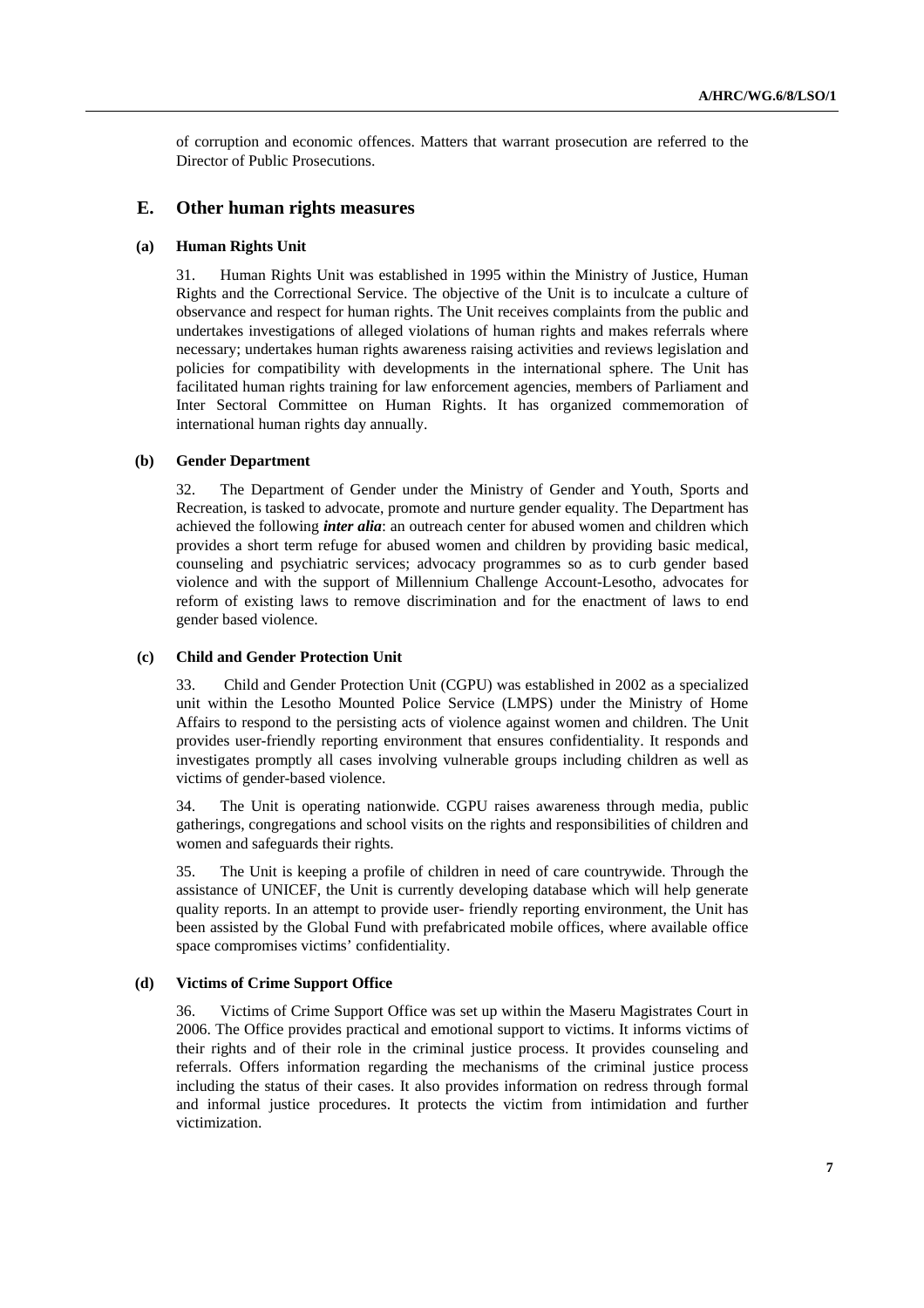37. The Office has an outreach programme in an effort to inform the public about its services through public gatherings around the country with the assistance of the police.

38. The challenge is the formulation of policy and enacting legislation specifically meant to protect the rights of victims of crime as well as that of establishing a relevant office. However, limited capacity accounts for the delayed action.

## **F. National Policies**

#### **(a) National Vision 2020**

39. The Lesotho National Vision establishes a long term vision for Lesotho by looking beyond the short and medium term plans and macro-economic adjustment programmes. It explores options for achieving economic, social, political and human development progress to the year 2020. It identifies alternative development strategies suitable for Lesotho's situation, which yield: a stable democracy, peace and security, stability domestically and regionally, a healthy and well developed human resource base, a sound economy with decent standard of living, a well managed environment and advanced technology and good governance, considerable progress on the human development front among other things. The Vision is based on the principles of democracy, good governance and human rights. In the light of changed parameters in the aftermath of the global financial and economic crisis, which has hit least developed countries (LDCs) such as Lesotho, very hard, the need to revise the strategic framework is obvious. It will be supplemented by a medium term development Plan called the National Growth Strategy (NGS).

#### **(b) Poverty Reduction Strategy Paper (PRSP)**

40. To achieve some of the goals and priorities outlined in the strategic framework, Vision 2020, the Government adopted three year PRSP in 2004, which outlined strategies for poverty reduction. At the expiration of that PRSP in April 2008, the Interim National Development Framework (INDF) was compiled to serve as an interim instrument guiding the development process between the end of PRSP and the publication of the National Growth Strategy (NGS) which will facilitate the implementation of Vision 2020.

41. The INDF will operate until 2011/12 before the operation of NGS which will cover a period of five years. The objectives of INDF are to promote good governance, improve public service delivery, accountability and poverty reduction.

42. PRSP was highly credible in terms of addressing the priorities for Lesotho. Its shortcoming was that it did not give adequate attention to other government components that are equally important but do not directly reduce poverty. Examples are safety and security, environmental and land reclamation issues.

## **(c) Justice Sector Vision and Strategy**

43. In an effort to strengthen public confidence in the justice sector, the Government developed a National Vision and Strategy for the Justice Sector in 2005. The Vision and Strategy strives to have a justice sector committed to providing a professional service in safety and security, accessible and efficient delivery of justice, improved rehabilitation of offenders, effective human rights protection system for all and promotion of zero tolerance to corruption.

44. The strategy envisaged the following human rights goals: amendment of the Criminal Procedure and Evidence Act to provide for protection of the rights of victims of crime; withdrawal of Lesotho's reservation to CEDAW; ratification of the two Optional Protocols to ICCPR; amendment of section 18 of the Constitution, justiciability of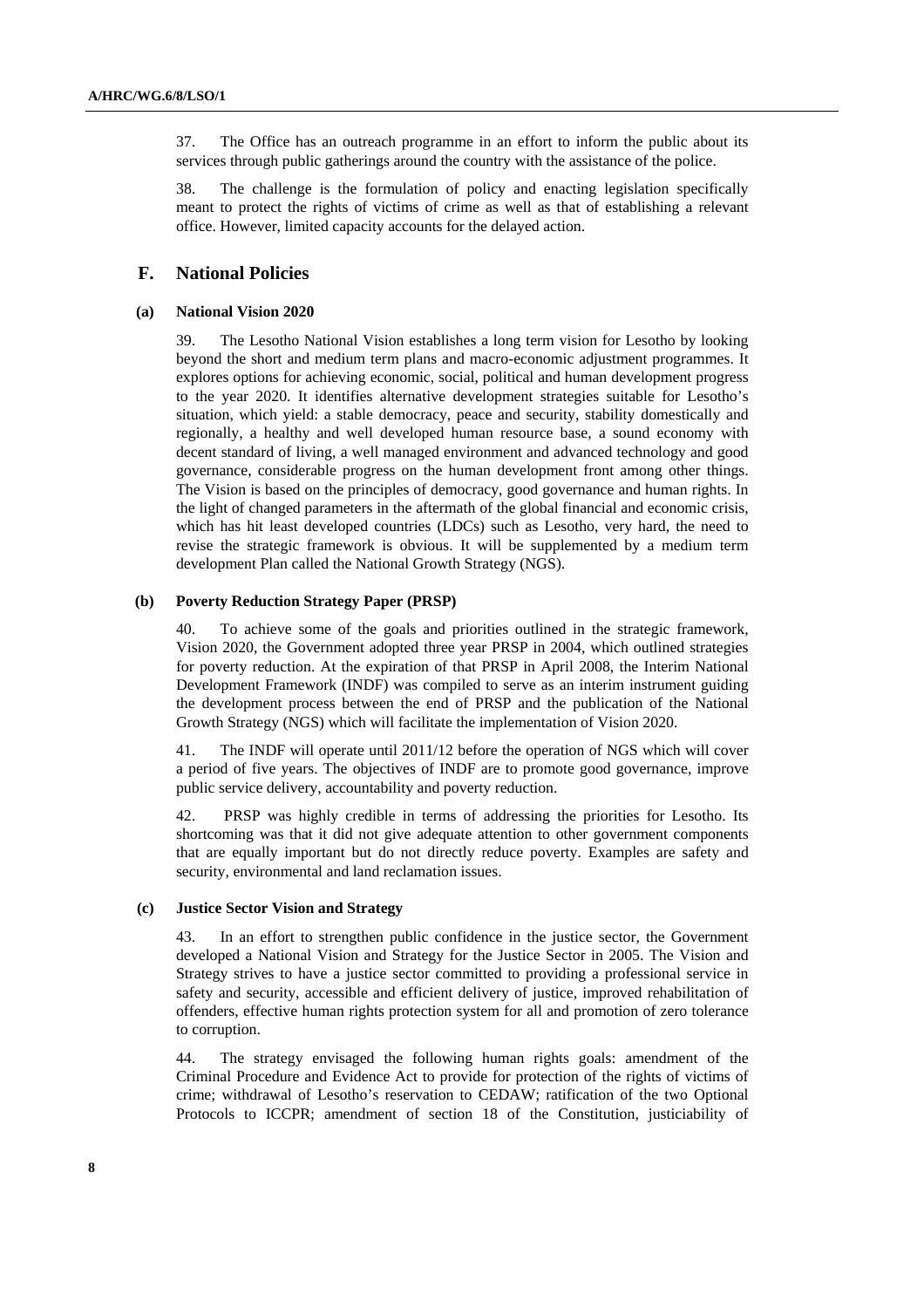Economic, Social and Cultural Rights; establishment of a National Human Rights Commission and establishment of witness protection system and declaration under CAT facilitating submission of complaints. Although the implementation of the strategy has not been fully achieved, a Victims of Crime Support Office has been set up and Lesotho has acceded to the Optional Protocol to ICCPR.

45. In line with the Vision and Strategy, statistics were compiled on cases pending in both the High Court and Magistrates Courts. The line Ministries developed a project proposal that aimed at reducing and ultimately ending the criminal backlog of cases in these courts. The project establishes a separate structure that handles the criminal cases backlog. The rationale behind the structure is to avoid creating a further backlog without interfering with proceeding criminal cases.

46. The formal criminal justice system is further supported by the informal criminal justice system which involves the communities in settlement of minor disputes through the use of restorative justice process and community service.

#### **(d) Curriculum and Assessment Policy**

47. Curriculum and Assessment Policy provides that education should strive for developing higher appreciation and acceptance of national culture and cultural diversity, history, values and norms which are basic for national unity and development, promoting basic understanding of democratic principles, human rights and responsibilities for effective participation and contribution to the life of society.

#### **(e) National Youth Policy**

48. National Youth Policy aims at promoting the dignity and self esteem of all youth; nurturing their physical, intellectual and moral being. It calls for government to take all measures necessary to accelerate their full participation in the socio-economic, cultural and political spheres of life. The Government is striving to create means of livelihood for youth and safeguarding their right to work including those with special needs. Youth enterprise development programme is ongoing. Other programmes aiming at the socio – economic empowerment of the youth are afoot.

## **III. Promotion and protection of human rights on the ground**

## **A. Civil and political rights**

## **(a) Right to life**

49. The Constitution provides for the right to life in Section 4 (1) (a) read together with Section 5 (1). The Court of Appeal stipulated that an individual's right to life, is *the most fundamental of all human rights*19. However, subsection (2) introduces exceptions to the right to life. The law relating to capital punishment is contained in Section 297 (1) of the Criminal Procedure and Evidence Act 1981.

50. Lesotho has retained capital punishment solely for the following offences: murder, treason and statutory rape. There are appropriate judicial safeguards against the capital punishment sentences as stipulated in the Constitution such as the Pardons' Committee and the prerogative of mercy by His Majesty the King. There has been no execution of capital punishment sentences since 1995<sup>20</sup>. The Court of Appeal has on some occasions changed such a sentence to life or long imprisonment<sup>21</sup>.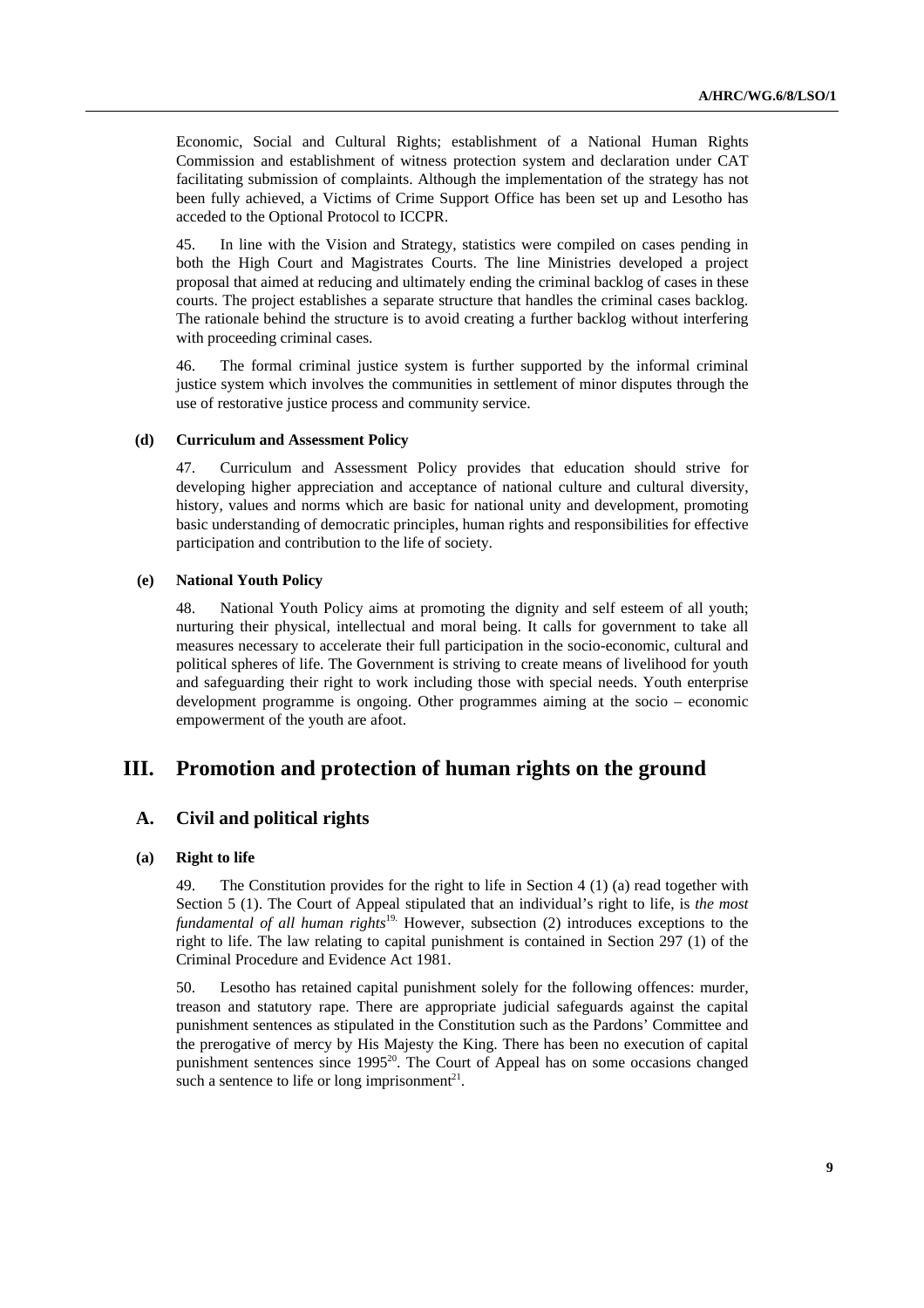#### **(b) Freedom from Torture, Inhuman or Degrading Treatment**

51. The Constitution expressly prohibits torture and other cruel, inhuman or degrading treatment<sup>22</sup>. As law enforcement agencies that are involved in the custody, interrogation or treatment of individuals subjected to any form of arrest, detention or imprisonment, the Police, Military and Correctional Officers' training include human rights education

52. Ombudsman carried out investigations following allegations of torture and made recommendations accordingly. On the basis of the Ombudsman's recommendations, disciplinary measures were taken against officers concerned.

#### **(c) Right to Fair Trial and Access to Justice**

53. The right to fair trial is protected under Section 12 of the Constitution and expounded further in the Criminal Procedure and Evidence Act. The Constitution further guarantees the right to fair trial within a reasonable time by an independent and impartial Court.<sup>23</sup> The Government has enacted the Speedy Courts Trial Act which, amongst others, provides for fair and speedy trial of offenders within a reasonable time.

54. In an effort to ensure access to justice, the Government has established the Legal Aid Department, which provides legal assistance and representation to the indigent in the courts of law<sup>24</sup>. The Department continues to improve access to justice by extending its services to all the districts in the country by holding roving Legal Aid Clinics. The Judiciary also provides legal assistance *pro deo* to criminal defendants charged with capital offences that are likely to receive capital punishment.

55. The Government has ensured that in each district there are Subordinate Courts providing access to judicial services. The High Court is currently based in the capital city, Maseru. It has introduced an outreach programme through roving criminal court sessions so as to facilitate access to justice in remote Northern and Southern Regions twice a year in each region. Judgments of the Court of Appeal and High Court can also be accessed *via* the internet.

#### **(d) Freedom of expression**

56. The Constitution guarantees the right to freedom of expression and the press and the right to hold opinions without interference in Section 14. This right includes freedom to seek, receive and impart information of all kinds in all forms of media. This right may be subjected to restrictions in cases of protection of the rights of others and for the protection of national security or of public order.

57. Since 1999, privately owned radio stations and newspapers were established. Presently, there are about 10 privately owned radio stations and about 10 independent newspapers in a population of about 1.88 million.

58. The Government owns media houses that consist of 2 weekly newspapers, 2 radio stations and a television station. The Ministry of Communications is finalizing the Corporatization Bill, which provides for freedom of the press and for access to information and reassures members of the public of the transparency of Radio Lesotho, Lesotho News Agency and Lesotho Television. There is a draft Media Policy which encourages the growth of free, independent and pluralistic media. The Communication Bill establishes the framework for the regulation of the telecommunications, broadcasting and postal sectors. There is the Lesotho Communications Authority which regulates and supervises the sector.

59. There are no restrictions on the access to internet in the country and the Government does not monitor the E-mail or internet chat rooms. Through the Government website, all government Ministries and departments outline services offered, access to such services and links to some privately owned websites in the country.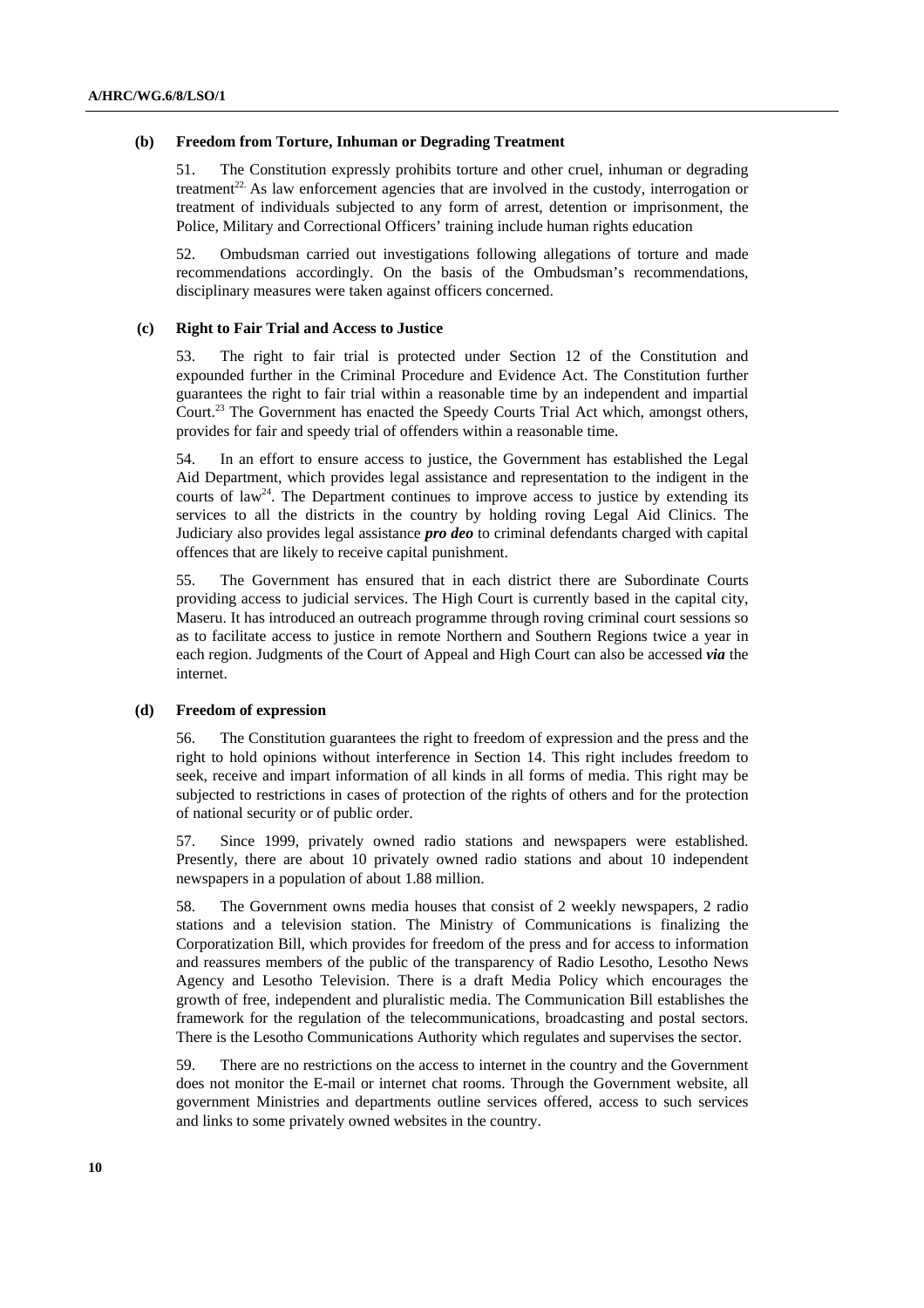### **(e) Elimination of discrimination against vulnerable groups**

### *(i) People with disabilities*

60. In an effort to promote the rights of people with disabilities, the Government has established the Rehabilitation Unit in the Ministry of Health to empower and rehabilitate people with disabilities. The Unit has been decentralized to all districts. There is an inclusive education programme across the country alongside the establishment of the Special Unit at the Ministry of Education and Training. The Government is assisting and supporting teachers with visual impairment by establishing Government run vocational training centers, which provide vocational training to people with disabilities.

61. In 2005, the Government established the Community Based Rehabilitation (CBR) programme with the support of the Norwegian Association of the Disabled (NAD). The Government is continuing to support and sponsor sporting activities for people living with disabilities. For instance participation in the Special Olympics, Para Olympics and deaf Olympics. The Government's Information Communication Technology (ICT) Policy is disability inclusive.

62. Lesotho has enacted laws that protect and promote disability rights and these include Buildings Control Act 1995 which specifies designs of new buildings suitable and accessible to people with disabilities. Sexual Offences Act stipulates that it is a criminal offence to commit a sexual act in relation to or in the presence of a disabled person as defined in the Act<sup>25</sup>. The Children's Protection and Welfare Bill provides that no person should treat a disabled child in an undignified or discriminatory manner.

63. There is also a draft National Disability and Rehabilitation Policy. The draft Policy will be used as a guidepost in designing, implementing and evaluating generic, as well as disability specific, public policies and programmes to ensure meaningful inclusion of people with disabilities into the mainstream society. By acceding to the CRPD, Lesotho elevated disability beyond social welfare, social care or charity issue to being a central issues of human rights and social development.

#### *(ii) Children*

64. The best interests of the child remain one of the top priorities in Government's policies and programmes. Lesotho has drafted Children's Protection and Welfare Bill that consolidates all issues affecting children into a single piece of legislation. The Bill entrenches the guiding principles of interpretation as enshrined in CRC which give context to children's rights. It covers children's rights at the individual, family, community and country level. It also addresses the rights of children in need of special care and protection, children with disabilities, child trafficking, children in conflict with the law and children infected with and affected by HIV and AIDS.

65. The Government has adopted a number of policies that enhance protection and promotion of the rights of children and youth. These include the National Social Welfare Policy 2004 which undertakes to protect children in all areas of life; National Policy on Orphaned and Vulnerable Children 2005 which aims at ensuring full care and support for orphaned and vulnerable children.

66. Gender and Development Policy specifically mentions the need for access to equal rights and opportunities for both girl and boy child. The National Reproductive Health Policy, which takes cognizance of the fact that young persons are at greater risk of contracting HIV and AIDS than other groups in the society, calls on the authorities to strengthen and enforce laws to protect this group against physical and sexual abuse and to increase access to information and services. However, the number of orphans has risen sharply and the Department of Social Welfare is unable to meet all their needs.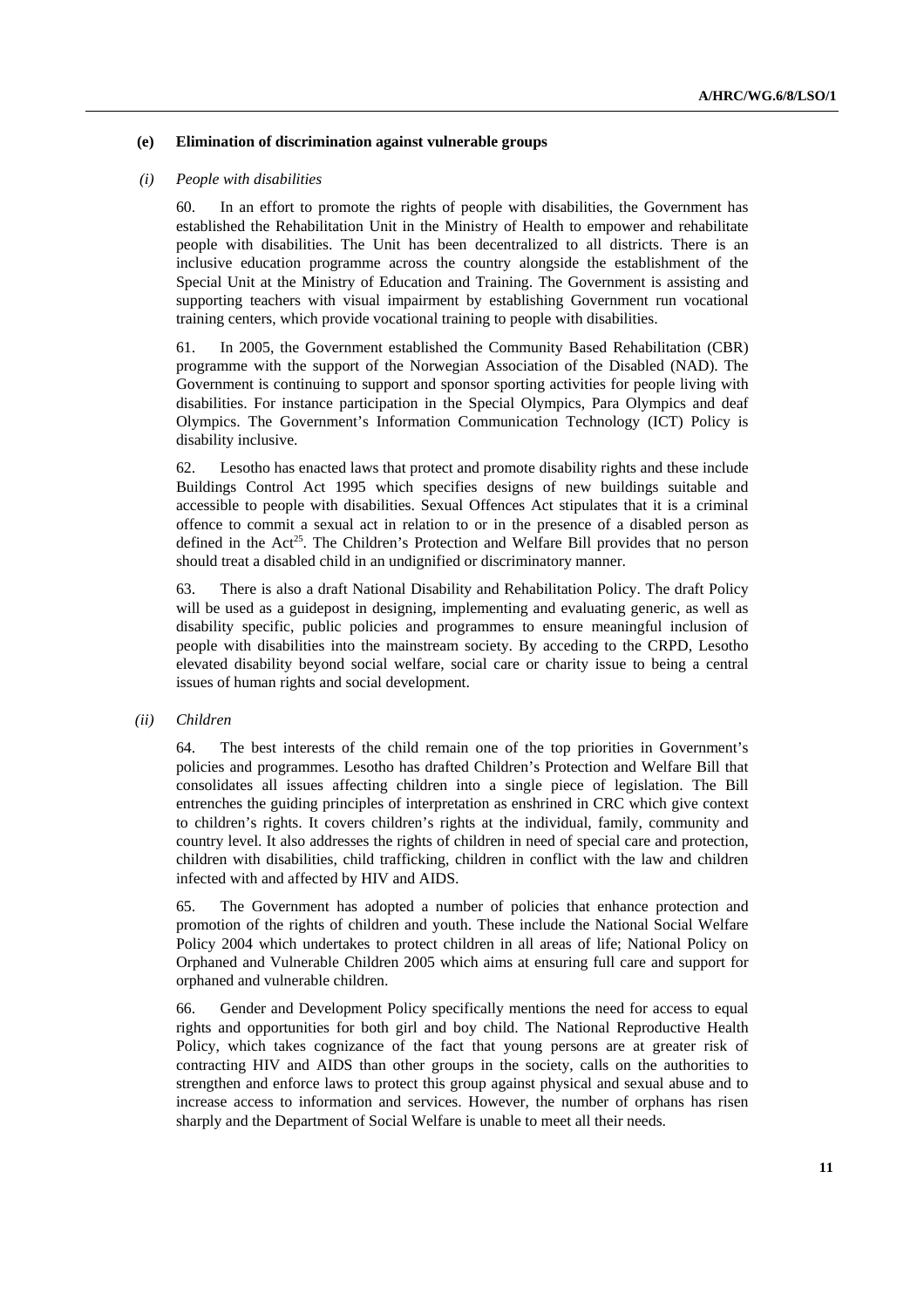67. The Government, working together with the European Commission and United Nations Children's and Educational Fund (UNICEF) has introduced child support grant to support orphaned and vulnerable children. The grant has been distributed in 3 districts as a pilot and will be rolled out in the other 7 remaining districts in due course.

68. To facilitate reporting, a child helpline, which operates for 24 hours was established in 2009. The child helpline is housed under Lesotho Save The Children whose staff makes referrals of all the cases reported to relevant service providers. The degree of connectivity nationwide is the key to the success of this endeavour.

69. Child labour such as commercial exploitation of children, excessive use of children as domestic workers and exploitation of herd boys are concerns are being decisively addressed. Lesotho has a draft National Action Programme towards the elimination of child labour. This document describes the strategy to be followed to address the types of work that might be detrimental to the health and development of children.

 *(iii) Women* 

70. In line with regional and international human rights instruments, Lesotho has, at the national level adopted measures geared towards promoting women's rights and gender equality.

71. Under Customary Law, a woman was a perpetual minor under the guardianship and protection of a male member of her family. In addition inheritance issues were discriminatory against women. Cultural practices and traditional socialization patterns used to inhibit women in exercising their full rights and freedoms. Lesotho has made great strides in addressing issues of discrimination against women.

72. Chapter II of the Constitution sets out in Section 4 (1) (0) the right to equality and in 4 (1) (n) freedom from discrimination, which is also prohibited in Section 18 (1) and (3). Section 18(4) (c) elaborates and qualifies the foregoing. It is the basis for the reservation to Article 2 of CEDAW due to incompatibility with customary law. The central point, as Section 26 (1) and (2) indicate, is that the Constitution commits the country to policies that will promote a society based on equality and justice for all citizens regardless of gender. Perceived inconsistencies in this regard are among the issues of current national debates.

73. Legal Capacity of Married Persons Act therefore stands as a testimony to the commitment of the Government to end discrimination against women. The Act eliminates discrimination against women across all walks of life. The challenge being addressed is that of women under customary law.

74. After the enactment of the Legal Capacity of Married Persons Act, provisions of other laws that were discriminatory against married women were revisited and amended. Such laws include the Companies Act 1967, which was amended in 2008 that enables women to become promoters or directors of company without having to seek their husbands' consent. The Land Act 1979 was also amended in 2008, and provides for joint title to land for spouses married in community of property.

75. On gender representation in political and decision making leadership positions, Lesotho has 26 women (1 woman as the Speaker of the House) *vis – a - vis* 94 men in the National Assembly; 6 women out of a total of 19 in Cabinet; 3 women among 6 Assistant Ministers; 12 women out of a total of 33 members in the Senate; 6 women out of 19 Principal Secretaries; 6 women among 13 Judges; 5 women among 13 Ambassadors'; 1 woman (Chairperson) out of 3 members of the Independent Electoral Commission. Commissioner of Police is a woman.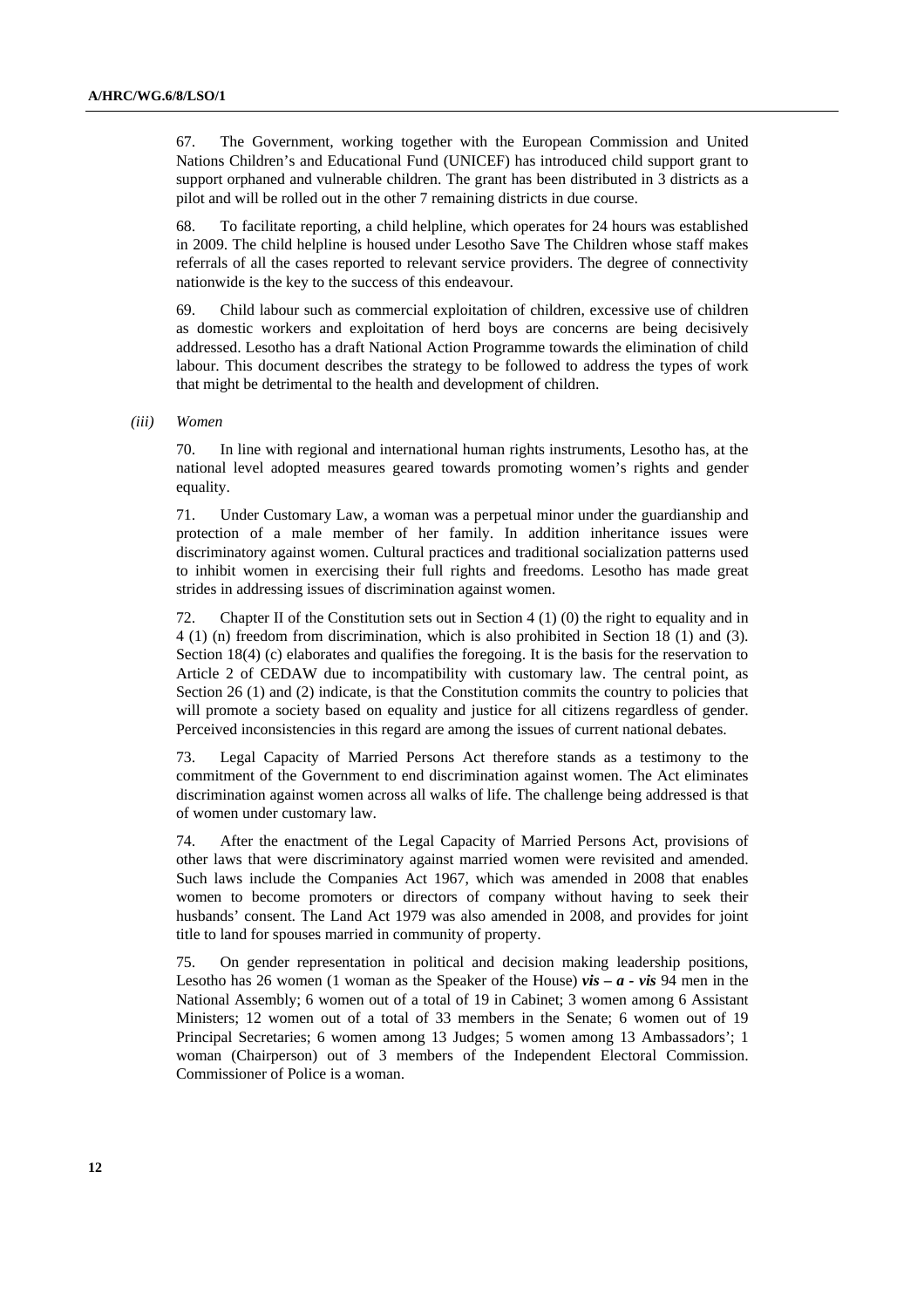76. In line with the commitments made in international agreements and Gender and Development policy, Sexual Offence Act was enacted in 2003. The Act brings a link between issues of Gender Equality and HIV and AIDS.

77. The Government of Lesotho in collaboration with development partners and civil society organizations has initiated programmes and projects benefiting women's advancement on various fronts. An example is the Gender Credit Programme whose objective is to enable self-employment among women. This is done by providing women capacity building services and extending credit support to the development of sustainable enterprises. Women make up 80% of beneficiaries.

78. The Legal Aid Department ensures women's protection by representing indigent Basotho women and children in legal matters. In most cases it is in those cases where they claim maintenance fees from their husbands and fathers respectively.

79. Domestic violence is persisting. Authorities have not yet enacted legislation in this regard due to limited capacity. Domestic violence is still dealt with under the general law of assault and customary law.

80. There is need to legislate against human trafficking which affects mainly women and girls. Again limited capacity is the constraining factor in addressing this phenomenon expeditiously.

81. The challenge of enacting legislation dealing with abortion remains. So far it is still being dealt with under common law as a crime except in cases of necessity including preservation of a woman's life or due to her mental and physical health or in cases of rape or incest. Strengthened capacity would ensure expeditious action in this regard.

 *(iv) Inmates* 

82. Prison Proclamation of 1957 establishes Lesotho Prison Service, its management and administration. In order to align itself with Fundamental Principles of the Standard Minimum Rules for the Treatment of offenders, and the White Commission Report on Prison Conditions in Lesotho, the Government demonstrated its commitment to improving prison conditions by demolishing and reconstructing prisons that were beyond repair; by effecting major repairs to uninhabitable institutions; improving nutrition and health standards.

83. Young offenders are detained separately in juvenile detention facilities, male and female offenders are detained in separate institutions. At the moment, there is no separate facility for pre-trial detainees. Special attention is paid to vulnerable detainees in particular youth, elders and the terminally ill. Nursing mothers are allowed to stay with infants below two years and in exceptional cases up to the age of three. An amendment to the Criminal Procedure and evidence Act was passed in 2009 that provides for the transfer of mentally ill convicts to forensic hospital.

84. The Correctional Service has developed HIV and AIDS Policy and Strategic Plan in an attempt to improve the general health of inmates and to fight the spread of infectious diseases including HIV and AIDS.

85. Speedy Courts Trial Act sets time limit of 60 days for remand of inmates in custody and its implementation has significantly reduced overcrowding in prisons.

86. Lesotho Correctional Service is confronted by the following challenges: further reduction of prison population; more improvement of prison conditions; containing the spread of HIV and AIDS pandemic.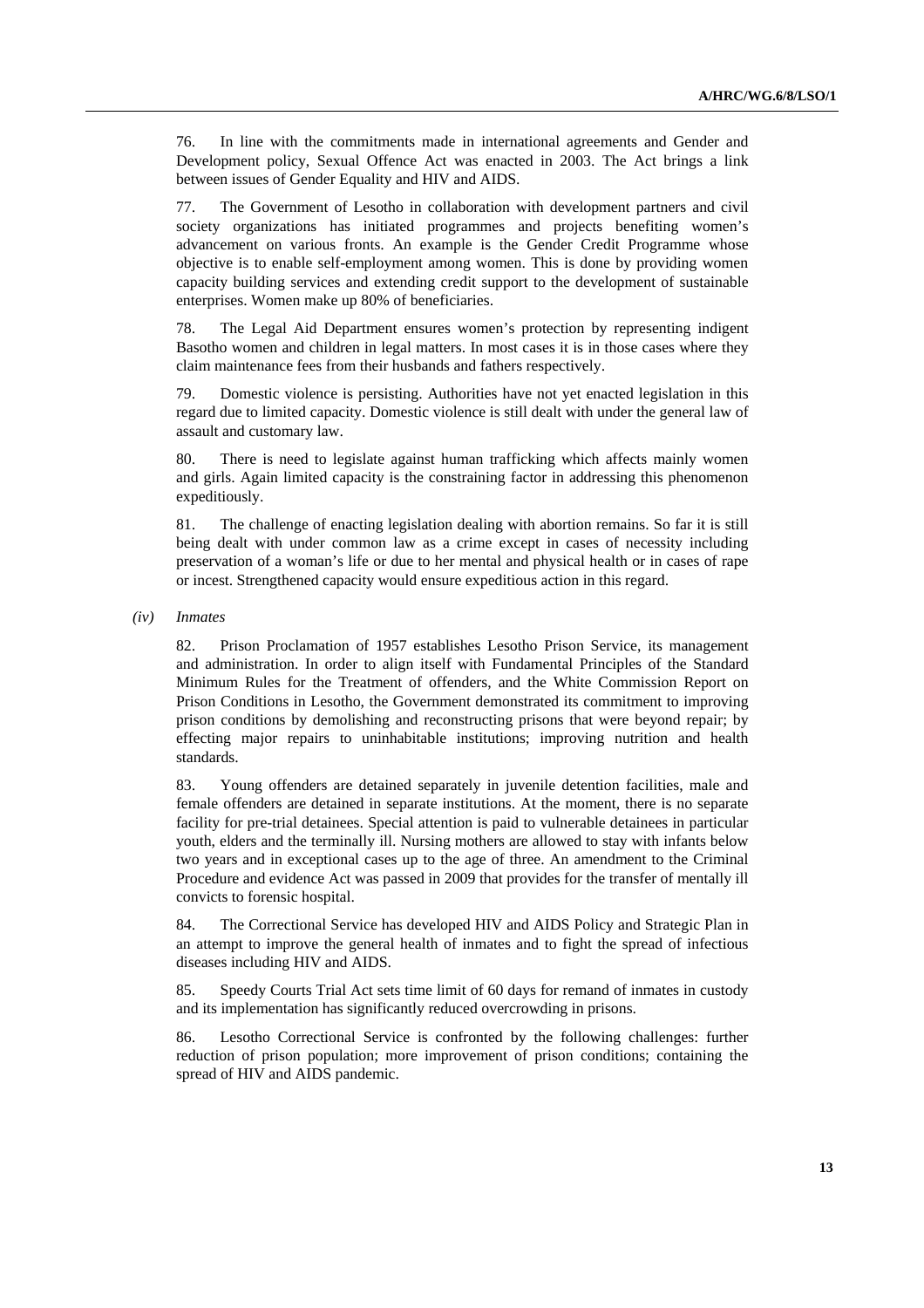## **B. Economic and social rights**

#### **(a) Health**

87. In Lesotho, access to health services is coordinated through collaborative effort of four institutions, namely, the Government through the Ministry of Health and Social Welfare, Christian Health Association of Lesotho (CHAL), the Private Practitioners or Sector and Non-Governmental Organizations. There are 20 hospitals in all with 2466 beds. There are also 157 health centres and four filter clinics. There is one doctor for every 14, 808 people and 2990 people per nurse. The Ministry of Health has embarked on reforms targeted at reducing morbidity and mortality, as well as inequalities in accessing health and social welfare services and to aggressively improve the health status of the population. Reforms undertaken seek to achieve a sustained increase in access to quality preventive, curative and rehabilitative health services throughout the country.

88. Fees for normal surgical deliveries are standardized in the hospitals while services in all health centers are free. The health centers cater for basic curative services, child immunizations and family planning, most, but not all, are trained to offer anti-retroviral treatments.

89. The Government is building a 425 bed referral hospital in Maseru and three filter clinics.26 The Millennium Challenge Corporation is supporting the rehabilitation of 150 Health Centers, training of health professionals and construction of the National Laboratory. All these initiatives are aimed at improving access to health services and providing improved quality of services.

90. The biggest health concern in Lesotho is the prevalence of the HIV and AIDS pandemic. The Ministry of Health and Social Welfare offers counseling and testing for pregnant women as part of antenatal care. In Government hospitals and clinics, pregnant women receive free ante-natal check-ups and thereafter their new born babies are entitled to free immunization course up to the age of 5 years including the vitamins and nutritional supplements.

91. The challenge to the health sector include further improvement of access to the health centers, reaching a critical mass of health professionals and securing adequate equipment and supplies.

#### **(b) Education**

92. Literacy rate was estimated to be 84.4 per cent in 2003. According to 2006 statistics Lesotho has about 1455 primary schools with an enrollment of 424, 855 pupils roughly evenly split between males and females, with 10418 teachers of whom 6141 were qualified. There are about 240 secondary schools with 94,545 students and 3673 teacher of whom 2651 are fully qualified. Females are in majority at this level. There were 2597 students in various post secondary institutions. At the university level there were 6726 students, 52 per cent of them male and 48 per cent female<sup>27</sup>. Additional students at secondary, post secondary and university level study abroad. Lesotho subscribes to the African Charter on the Rights and Welfare of the Child thus, views education as a right to every child. This has been witnessed by the introduction of Free Primary Education (FPE) in 2000. In addressing poverty crisis that hinders effective and efficient schooling, FPE package includes government sponsored schools feeding programme that caters for pupils nutritional needs.

93. To ensure the success of FPE programme, the Government is engaged in a project of constructing more schools at both primary and secondary levels. Japan has contributed greatly to construction of schools in Lesotho. The main teaching training institution, Lesotho College of Education has also expanded its intake capacity to respond to the increasing number of enrolments in schools.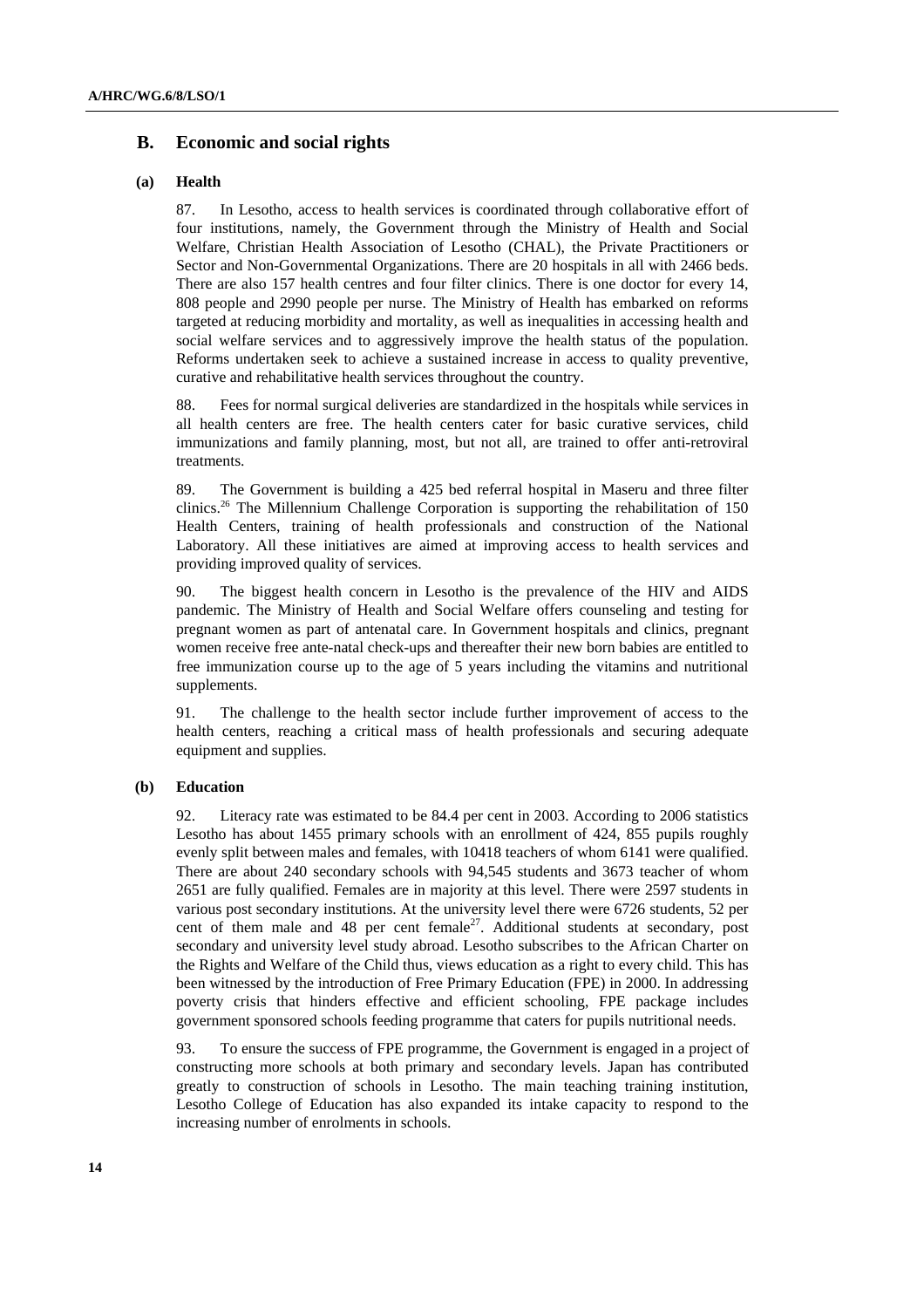94. The Government has further put in place bursary schemes for orphaned children, especially double orphans as well as those who are destitute at secondary level. The Government has also introduced the Textbook Rental Scheme which makes access to instructional material less costly. The bursary scheme for tertiary level is administered by the National Manpower Development Secretariat for secondary school graduates in various areas of study both locally and in the SADC region.

95. The Ministry of Education has introduced, on a pilot basis, human rights education in ten schools.

96. Curriculum and Assessment Policy provides that mother tongue be used as a medium of instruction up to class 3, while English is taught as a subject at this and other levels. This is in recognition of the existence of minority groups in languages. The policy further states that sign language shall form part of the new language policy.

97. Education Amendment Bill makes free primary education compulsory and makes it an offence for any parent to keep a school going child at home.

98. The Ministry of Education aspires for an inclusive education that caters for the needs of all learners irrespective of their physical abilities and disabilities, gender and race. In this regard, Lesotho College of Education has introduced Special Education in its curriculum. Among the challenges that the Ministry faces is to provide adequate infrastructure, equipment and supplies for utilization at school level. The biggest challenge is still to avail infrastructure, equipment and supplies that will address the specific needs of pupils with diverse disabilities in schools. Low capacity of the economy is the constraint.

#### **(c) Right to food**

99. In recognition of the need to achieve food security, the Government formulated a National Plan for Food Security in 2005. The aim of the plan is to increase the availability and access to food and to ensure the stability of supply and effective utilization of food. The plan incorporates a number of strategies to this effect, notably the promotion of agricultural and good production and provision of institutional support.

100. Authorities have adopted several strategies to increase agricultural productivity. There are programmes afoot designed as implementation of those strategies. It is too early to assess their impact.

101. Communities are encouraged to form cooperatives and are being provided with training in relevant management practices.

#### **(d) Environmental Protection**

102. The mandate of the Government to protect the natural and cultural environment is derived from the Constitution.<sup>27</sup> It adheres to internationally accepted principles of the 1972 Stockholm Declaration and the 1992 Rio Declaration, it endorsed and adhered to regionally acceptable principles contained in the SADC Policy and Strategy for Environment and Sustainable Development, and the African Ministerial Conference on Environment.

103. Lesotho has, as a result, taken measures to address sustainable development and other environmental issues. These include the formulation of a National Environmental Action Plan in 1989; the establishment of a National Environment Secretariat within the Office of the Prime Minister in 1994; the development of Lesotho's Agenda 21 Action Plan in 1995; the adoption of a National Environmental Policy in 1998 to address Lesotho's national development priorities and the adoption of the Environment Act in 2001 to provide the framework for the management of the environment and natural resources.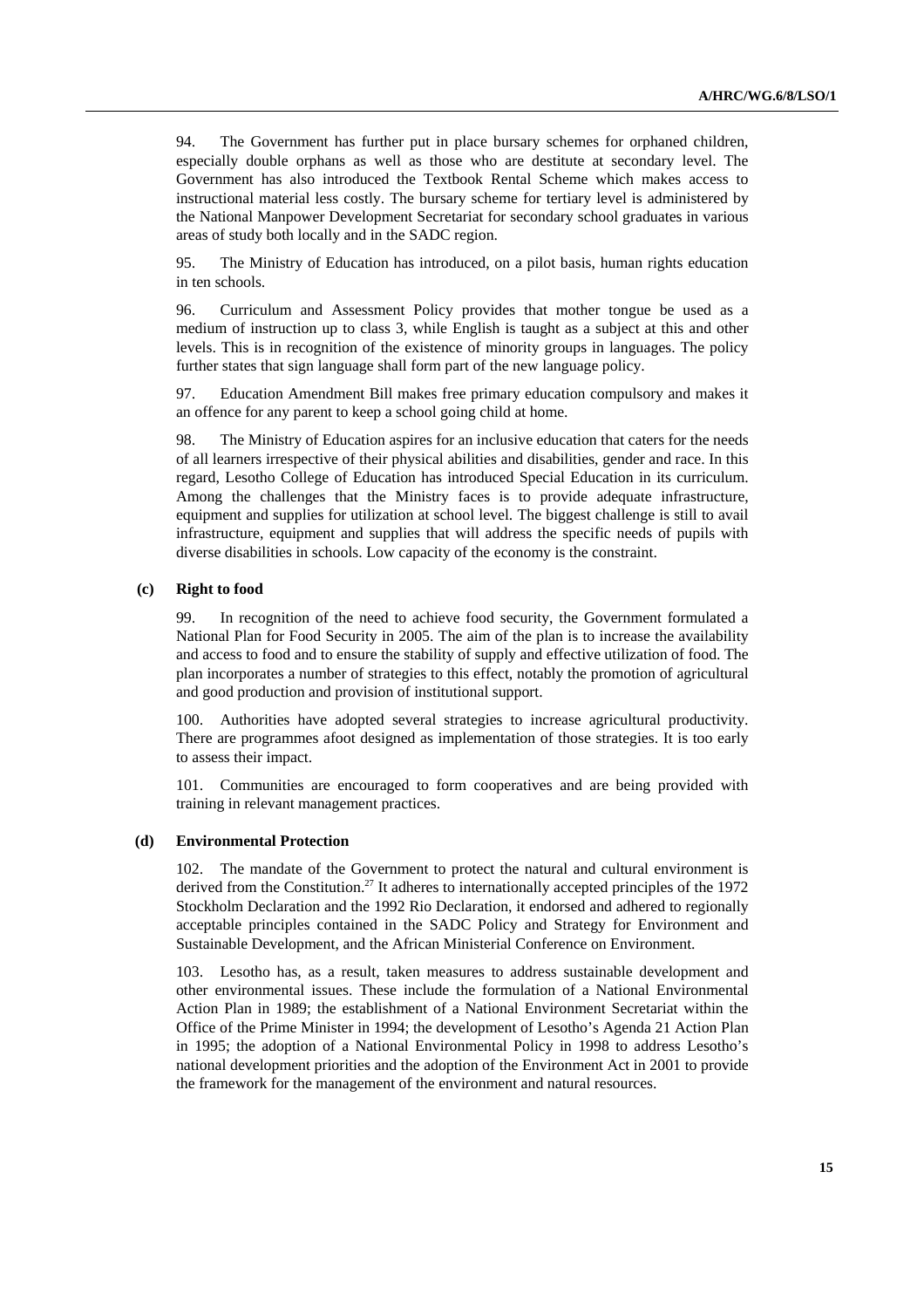104. Notable achievements include development of the Environmental Impact Assessment Guidelines, the production of the State of the Environment and Bio-diversity Reports, the preparation of the Water Quality Guidelines and the Industrial Affluent Standards, as well as the pre-feasibility studies on solid waste management.

#### **(e) Old Age Pension Fund**

105. The Government introduced non-contributory old age pension fund in 2004 for elderly people aged seventy and above. It enables the aged to afford some of their basic needs to the degree that the economy can sustain. It has been increased from US\$26.8 to US\$40.22 per month from 2007/08 fiscal year. The global financial and economic crisis threatens this social safety net mechanism.

## **IV. Achievements and best practices, challenges and constraints**

## **A. Achievements and best practices**

#### **(a) High literacy rates**

106. "Education For All" assessment indicated that Lesotho is in a unique position in Sub-Saharan Africa for having higher enrolment and completion rates for girls than boys in schools.

### **(b) Mixed Member Proportional Representation Electoral Model**

107. This model has worked well for Lesotho as it addresses inclusiveness in parliamentary representation among the political parties. The process has improved interparty dialogue, encouraged inclusiveness and broader representation in the National Assembly. Creation and empowerment of Local Councils has deepened participatory democracy in Lesotho.

#### **(c) Advancement of women**

108. Several measures have been adopted in order to promote women's rights politically. Pursuant to the SADC Protocol on Rights of Women, the Local Government Act was amended in 2004 to allocate and reserve no less than 30% of the seats in the Local Councils for women. However, this law was challenged on the basis that it discriminated against men<sup>28</sup>. Court of Appeal ruled that the law does not discriminate against men but that it seeks to remedy the situation in which women were excluded from participating in decision making in the country.

109. Lesotho far exceeded the SADC requirement of 30% representation with a record of 58% representation of women in the Local Government Elections of 2005. It also surpassed the 50% standard set by the African Union.

### **(d) Assessment of the African Peer Review Mechanism**

110. Lesotho acceded to the African Review Mechanism (APRM) on 4 July 2004 in demonstrating unwavering commitment to pursue democratic governance. The review process started with a national consultative workshop that was held in Maseru in 2005. A Ministerial Sub-Committee was set up and a country APR Focal Point established. A broad-based and all-inclusive APRM National Governing Council (NGC) was set up to manage the APRM process in the country.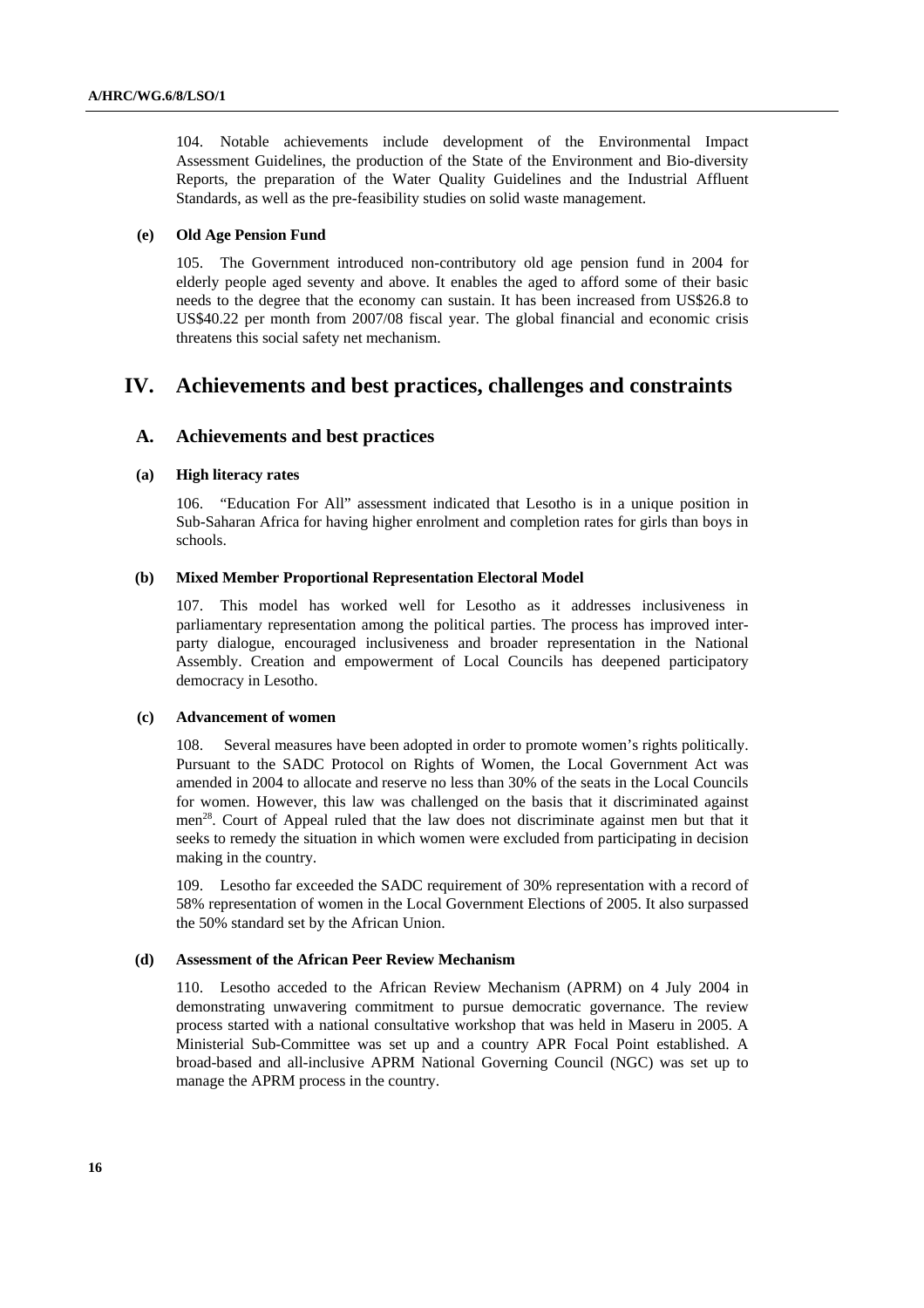111. The self assessment process was conducted by a consortium of local Technical Research Institutes, namely the Institute of Southern African Studies of the National University of Lesotho, the Lesotho Institute of Public Administration and Management in the Ministry of Public Service. Lesotho submitted its Self Assessment Report and Programme of Action in November 2008, paving way for fielding of the Country Review Mission.

112. The Country Review Mission was fielded from 23 March to 9 April 2009 and comprised 14 members representing at least 10 African nationalities. The mission interacted with the three arms of Government: Executive, Judiciary and Legislature. The mission also held discussions with various non-state stakeholder groups and met with institutions with a bearing on governance such as Auditor General, the Central Bank and the Independent Electoral Commission. The mission was concluded following wrap up sessions with the Cabinet and NGC. Lesotho was assessed at the  $11<sup>th</sup>$  Forum Summit of the Peer Review Mechanism held in Libya on 30 June 2009.

#### **(e) Strategies and programmes on HIV and AIDS**

113. The Government considers containing and reversing spread of HIV and AIDS as a priority in the overall national human and economic development agenda. Hence the following efforts: Programmes on prevention, care and treatment; free access to primary care; *Know Your Status* campaign; free voluntary counseling and testing; awareness and education campaigns; free provision of ART; mainstreaming HIV and AIDS into all policies and programmes such as the Vision 2020 and the MDGs plans and budgets. In addition there is an allocation from each Ministry's budget of 2% to activities geared towards each Ministry's HIV and AIDS programmes. HIV and AIDS education has been introduced in the curriculum of the Teachers' Training College and the National Aids Commission has been established.

## **B. Challenges and constraints**

### **(a) Agricultural production**

114. Agricultural production has continued to pose a challenge over the years due to a combination of factors: limited arable land; repeated drought spells; erratic weather patterns and inadequate agricultural technology. According to the figures compiled by the Central Bank of Lesotho in 2004, output in crop production declined by 1.9%; in 2005 by 1.7%; in 2006 it increased by 1.7% and the preliminary figures for 2007 showed a drop in yield of 8.6%.<sup>30</sup> This means that the country is becoming more dependent on imports of cereals, vegetables, fruits.

115. To address this problem, the Ministry of Agriculture and Food Security was allocated considerably increased budget $31$  to intensify training and strengthen extension services, revive irrigation schemes and to promote conservation agriculture where it is viable. Moreover, this allocation is directed towards the procurement of additional farming equipment and supplies, to increase capacity and timely assistance of farmers with farm operations and harvesting and for rehabilitation of Lesotho Agricultural College and farmers training centers. However, improving agricultural production remains a challenge. Any delays in this area retards poverty alleviation and achievement of food insecurity.

### **(b) HIV and AIDS**

116. Lesotho has been assessed as having the third highest HIV and AIDS prevalence rate of 23.32 a result, most children have been left as orphans and have increasingly become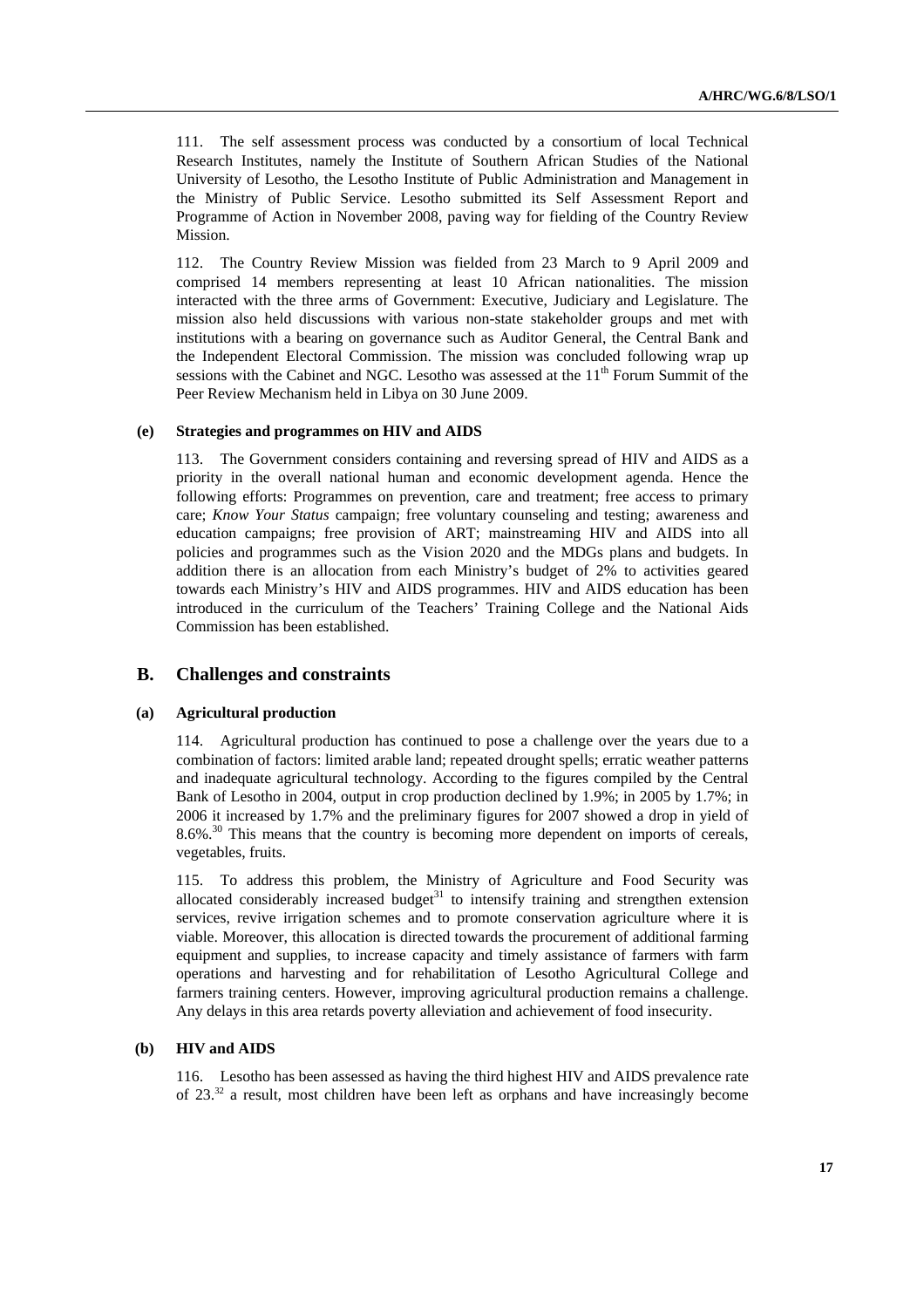caregivers to sick parents, younger siblings and other relatives. There is also an increase in child mortality as well as maternal mortality as a result of the pandemic.

117. Despite strategies and programmes undertaken up to this point there is still need for further intensified and accelerated efforts in order to effectively deal with the situation.

#### **(c) Current global economic crises**

118. As a landlocked country and with an open economy, Lesotho has been vulnerable to the effects of the global financial and economic crisis. The impact of the drop in the global economic performance has had the following devastating negative effects on Lesotho:

- The demand for its exports has dramatically fallen. This has meant stockpiling, lay– offs and retrenchments as well as some factory closures all resulting in raising of the already high unemployment rates and spreading and deepening poverty, especially as the ripples ran through the economy.
- The network of banks that provided export-import financing and letters of credit to exporters could no longer do so because of the global crises. Lesotho was not spared the severe trade credit crunch.
- The fall in commodity prices, led to retrenchments and lay-offs of migrant workers abroad leading to the steep fall in remittances and so exacerbation of poverty.
- The decline in demand for both capital and consumer goods imports into the Southern African Customs Union (SACU) region, has meant a sharp decrease in the SACU Revenue Pool and in the share of Lesotho. Likewise revenue from Value Added Tax and other indirect taxes dropped drastically; yet LDCs such as Lesotho depend heavily on indirect taxes for raising public revenue.
- Foreign Direct Investment (FDI) was adversely affected.
- The already meager Official Development Assistance (ODA) to Lesotho (that is, comparatively very low ODA per head) dwindled further as development partners encountered financial and economic hardships.

### **(d) Unemployment and Migrant Labour**

119. The high unemployment rates which have been amplified by extensive retrenchments of migrant workers, who return home to find dwindling employment opportunities and no credible mechanisms in place for absorbing them remains a challenge. However, the National Union of Mine Workers has established a Mine Workers Development Agency that provides training in some skills for self - employment, such as, fruit –juice making, farming and gardening for returning migrant workers. Migrant workers in other industries abroad are also being laid off and retrenched. Upon arrival they find manufacturers in Lesotho also either scaling down production or closing and so retrenching workers on account of the global economic situation. Escalating poverty has been the outcome.

120. Creating jobs and broadening economic participation are crucial to alleviate poverty, hunger and destitution. This is one of Government's priorities even with very meager resources at its disposal. US\$15,000,000 was allocated to the Integrated Watershed Management Project which uses the service of the unemployed across all ten districts for land reclamation. A further US\$6,703,670 was allocated to the Development Fund for the Councils. Under this fund, communities identify desired local infrastructure projects, such as, building rural roads or developing irrigation systems and the unemployed in that community are engaged on rotation for US\$6.44 per day. These figures are being sharply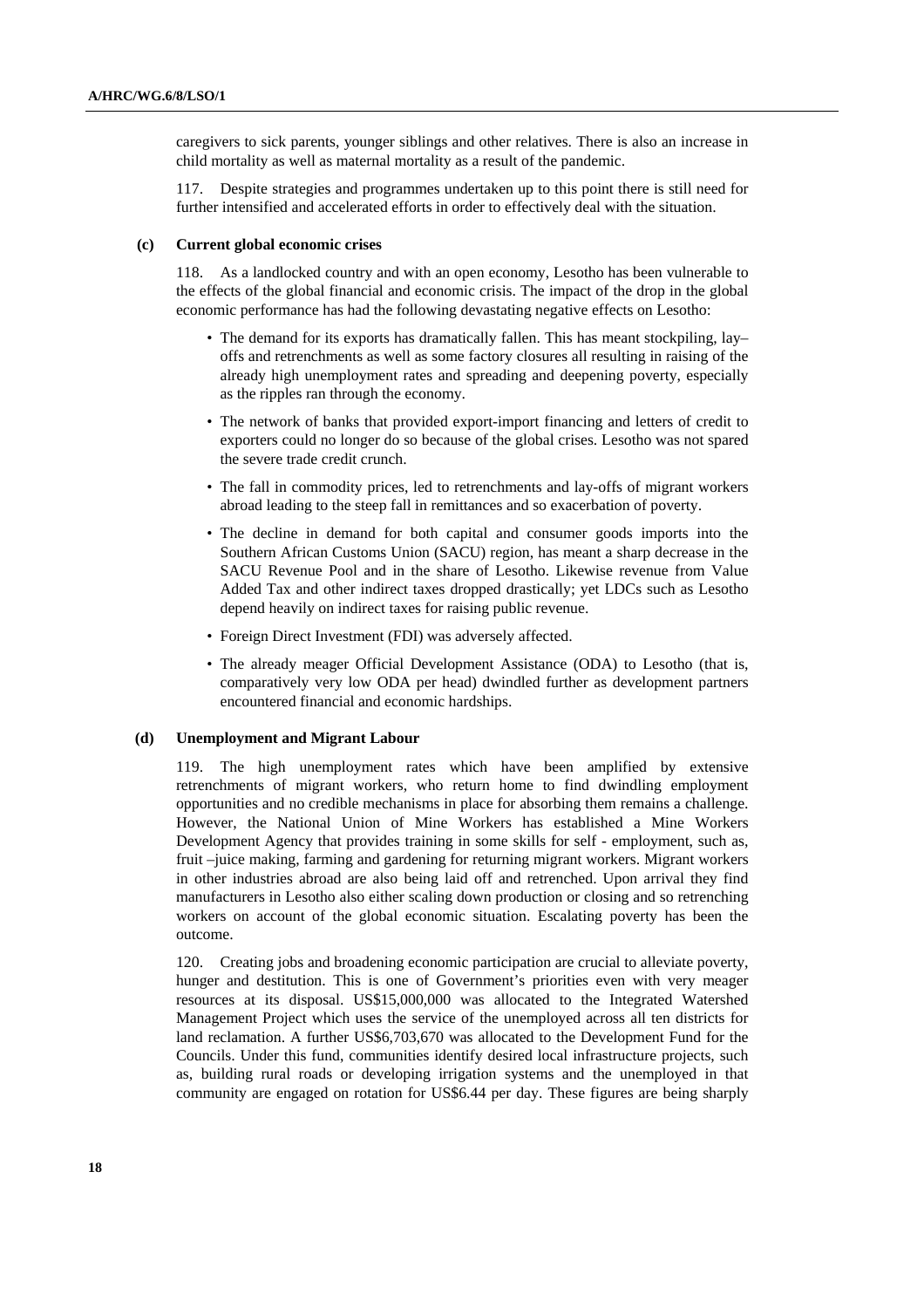revised downwards due to the financial constraints attributable to the global financial and economic crisis. It is a serious setback for these poverty reduction measures.

#### **(e) Domestication of international instruments**

121. Lesotho is a State Party to a number of international treaties, conventions and protocols. Lesotho is trying hard within its means to comply and to complete the process of domesticating them through legislation. In the current circumstances it is difficult to assess their impact.

## **V. Key national priorities, initiatives and commitments**

#### **(a) Accelerate sustainable economic growth**

122. Lesotho's socio-economy has faced serious development challenges which include deep and widespread poverty, extremely high unemployment, severe food insecurity, and dealing with the HIV and AIDS pandemic. In spite of these challenges, Lesotho's economic performance improved during the period 2002-2008, when the real Gross Domestic Product (GDP) grew by an annual average of 3.8 %. The Government expects a sharp decline in the rate of real GDP growth down to 1.4 per cent in 2009 and then a mere 3 per cent in 2010 and down to 2.8 per cent in 2011. Over the period 2002-2008, the rate of inflation averaged 7.5% annually. It stood at 4.2 per cent in December 2009 (year-on-year). Per capita GNI(ppp) stood at about US\$1940 in 2007. Vision 2020 and INDF form the policy framework for the Government to pursue economic growth, socio-economic development and poverty reduction.

## **(b) Establishment of a National Human Rights Commission**

123. UNDP and Ireland have been instrumental in supporting the Government to establish the National Human Rights Commission. Two missions undertaken by consultants in 2007 and one of the duties of the consultants were to draft a model legislation facilitating the establishment of the Commission. The model legislation has been completed. The Government has undertaken Human Rights Institutions Trainings for members of Intersectoral Committee on Human Rights. Work is still in progress in the establishment of the Commission.

#### **(c) Improvement of access to justice**

124. As one of the national priorities, the Government continues to implement key strategies for improving access to justice and speed up delivery of justice as envisaged in the Justice Sector Vision and Strategy.

#### **(d) Intensified and continuous efforts in the fight against corruption**

125. Lesotho has put in place oversight institutions to combat corruption that includes the Parliamentary Public Accounts Committee, Office of the Auditor General and the DCEO. These institutions are effectively implementing their mandates and the public will be continuously educated on the fight against corruption and money laundering through educational programmes and continuous awareness raising campaigns.

#### **(e) Strive to achieve objectives of Vision 2020 and Millennium Development Goals**

126. The objective of Lesotho's long term strategic framework, the National Vision 2020, have already been delineated in paragraph 39 above. It reflects the aspirations of Basotho, identifies the challenges which need to be addressed in order to achieve significant progress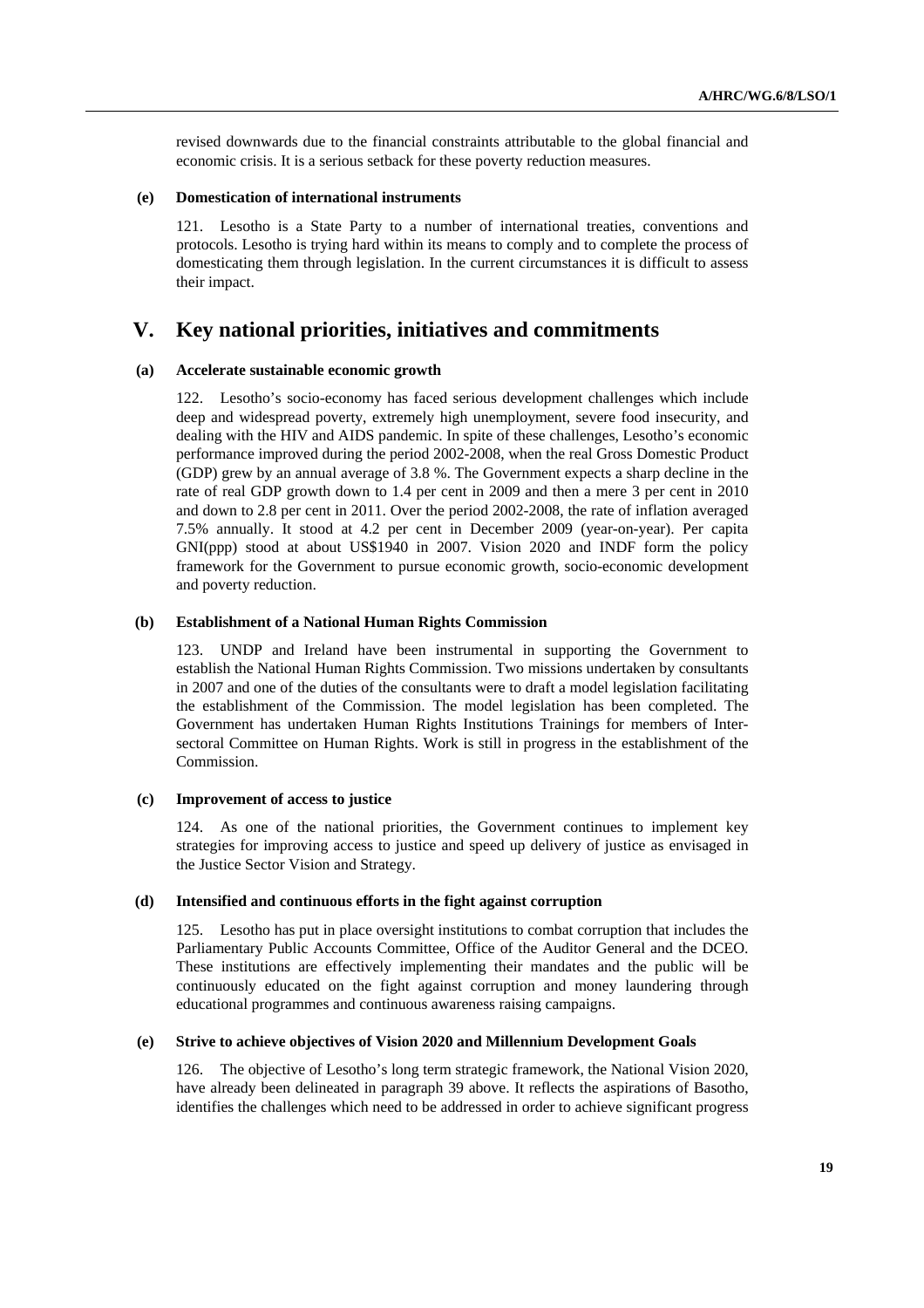towards the Vision's attainment. The Government continues to strive for the achievement of those objectives.

127. Lesotho is a signatory to the Millennium Declaration, which was adopted by United Nations in September 2000. As much as Lesotho is still facing challenges such as HIV and AIDS pandemic, eradication of poverty and promotion of a global partnership for development, Lesotho remains committed to the attainment of the MDGs.

## **VI. Technical assistance and capacity-building in the area of human rights and justice**

128. Lesotho requires technical assistance and capacity building in the following areas in the realm of Human Rights and Justice:

- Preparation of national state party reports
- Improvement of case management and tracking procedure throughout the criminal justice process; and upgrading of the Judiciary to best practice level in general
- Drafting and processing of bills (for domestication of relevant conventions and for those areas relevant to human rights not yet covered by legislation)
- Setting up of the National Human Rights Commission
- Intensifying public education on Human Rights
- Upgrading of school curriculum on Human Rights
- Public financial and socio-economic management in general

The list is certainly not exhaustive and will in any case be adjusted periodically given the dynamic nature of factors underlying human rights.

 *Notes* 

## $1$  Census 2006.

- <sup>2</sup> Chapter III of 1993 Constitution of Lesotho.
- 3 Ratified on 9/12/1992.
- 4 Ratified on 09/12/1992.
- <sup>5</sup> Ratified on 21/09/1995.
- 6 Ratified on 04/12/1971.
- $7$  Ratified on 09/04/1992.
- 8 Ratified on 01/01/2006.
- 9 Acceded to on 02/12/2008.
- 10 Ratified on 12/12/2001.
- $11$  Ratified on 14/06/2001.
- 12 Ratified on 06/09/2000.
- 13 Ratified on 28/05/1992.
- <sup>14</sup> Ratified on 28/11/1999.
- 15 Ratified on 26/10/2004.
- <sup>16</sup> Section 118 (1).
- $17$  Section 118 (2).
- <sup>18</sup> Section 22 (1).
- <sup>19</sup> Khathang-Tema-Baitsokoli And Another v Maseru City Council And Others 2005 2006 LAC 85 at
- 88-89. 20 Nkosi v Rex 1990 1994 LAC 538.